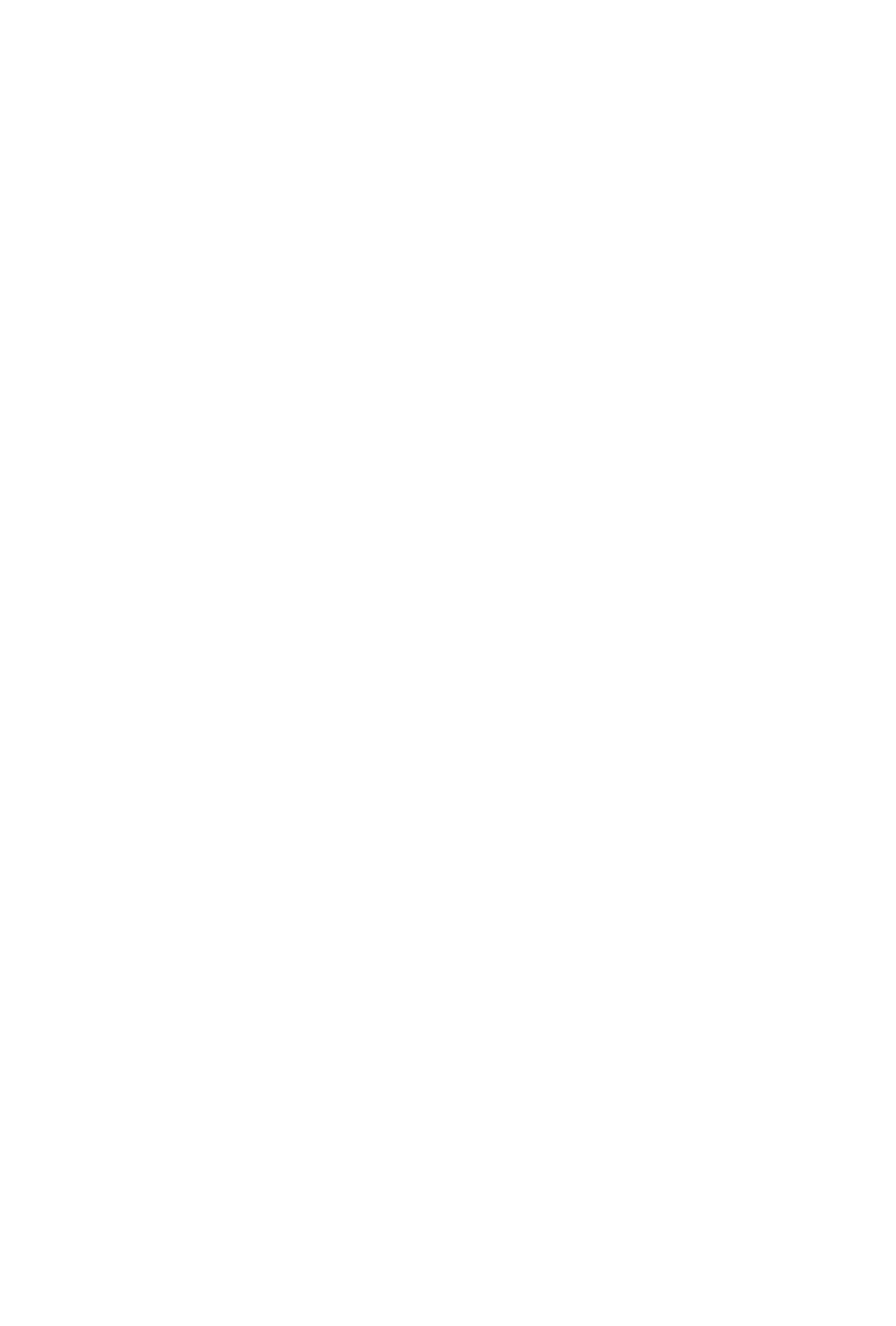#### **TOWARD AN EVOLUTION OF STUDIO CULTURE**

a report of the second aias task force on studio culture

Lessons Learned, Best Practices and Guidelines for an Effective Studio Culture Narrative

American Institute of Architecture Students 1735 New York Avenue, NW Washington, DC 20006 www.aias.org

The AIAS is a 501(c)(3) organization headquartered in Washington, DC. The AIAS mission is to promote excellence in architecture education, training and practice; to foster an appreciation of architecture and related disciplines; to enrich communities in a spirit of collaboration; and to organize students to combine their efforts to advance the art and science of architecture. The AIAS serves almost 7,000 members enrolled in accredited and nonaccredited design-based programs as well in community colleges and at the high school level. There are more than 140 AIAS chapters worldwide representing the United States and its territories, Canada, Mexico and other countries. The AIAS provides several member programs and benefits including design competitions, member discounts, workshops, publications, conferences, and more. To learn more about AIAS programs, services, membership or how to support the AIAS, visit www.aias.org.

© 2008. All Rights Reserved. American Institute of Architecture Students, Inc.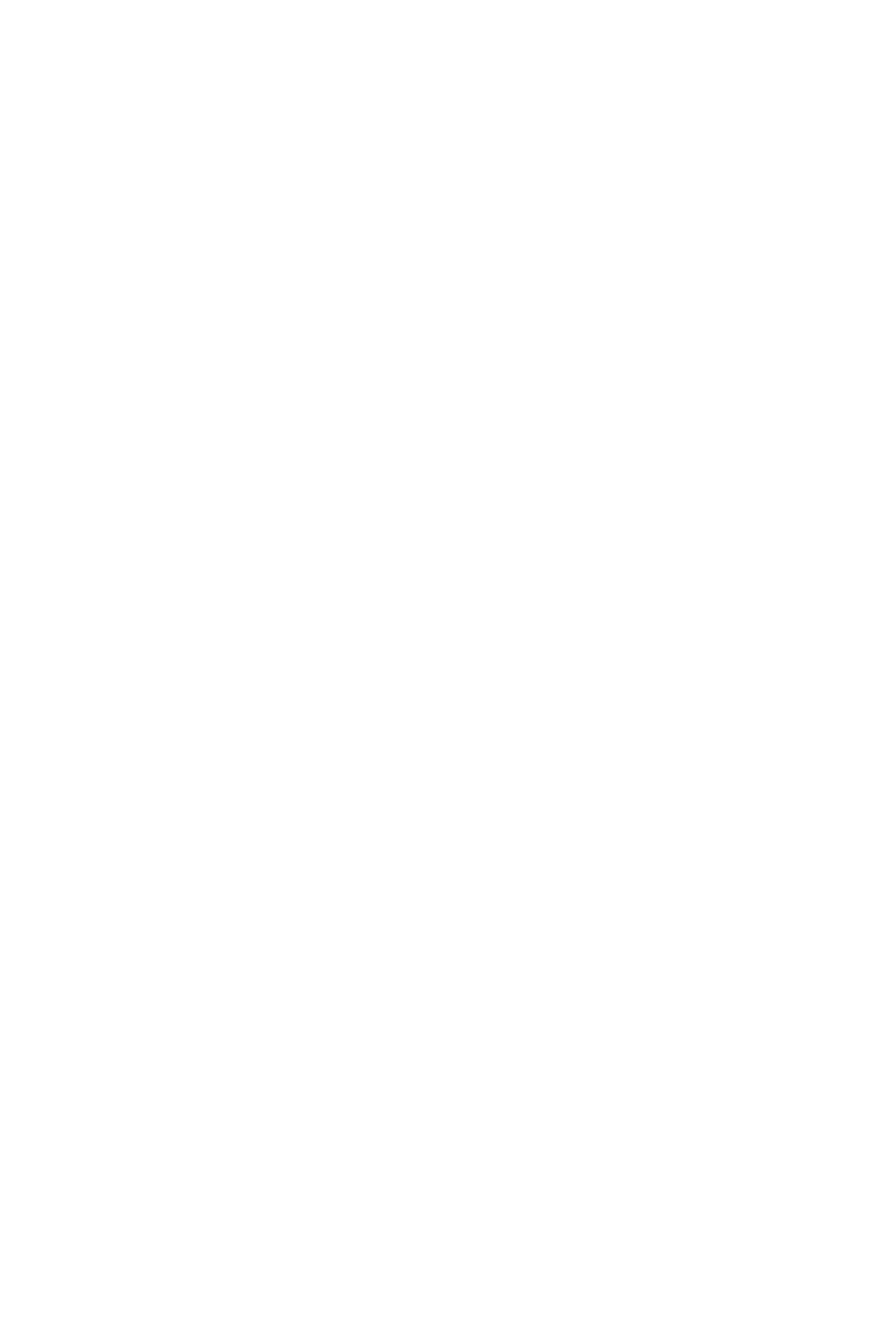## **contents**

#### HISTORY 05

INTENT + METHODOLOGY 06

DATA COLLECTION

- 2007 Administrators Survey on Studio Culture 09
- 2008 AIAS Council of Presidents Survey on Studio Culture 19

TASK FORCE FINDINGS

- Peer Reviewed Policies: Successes 25
- Peer Reviewed Policies: Opportunities for Improvement 26
- Ten Best Practices, Guidelines and Recommendations 27
	- Summary 28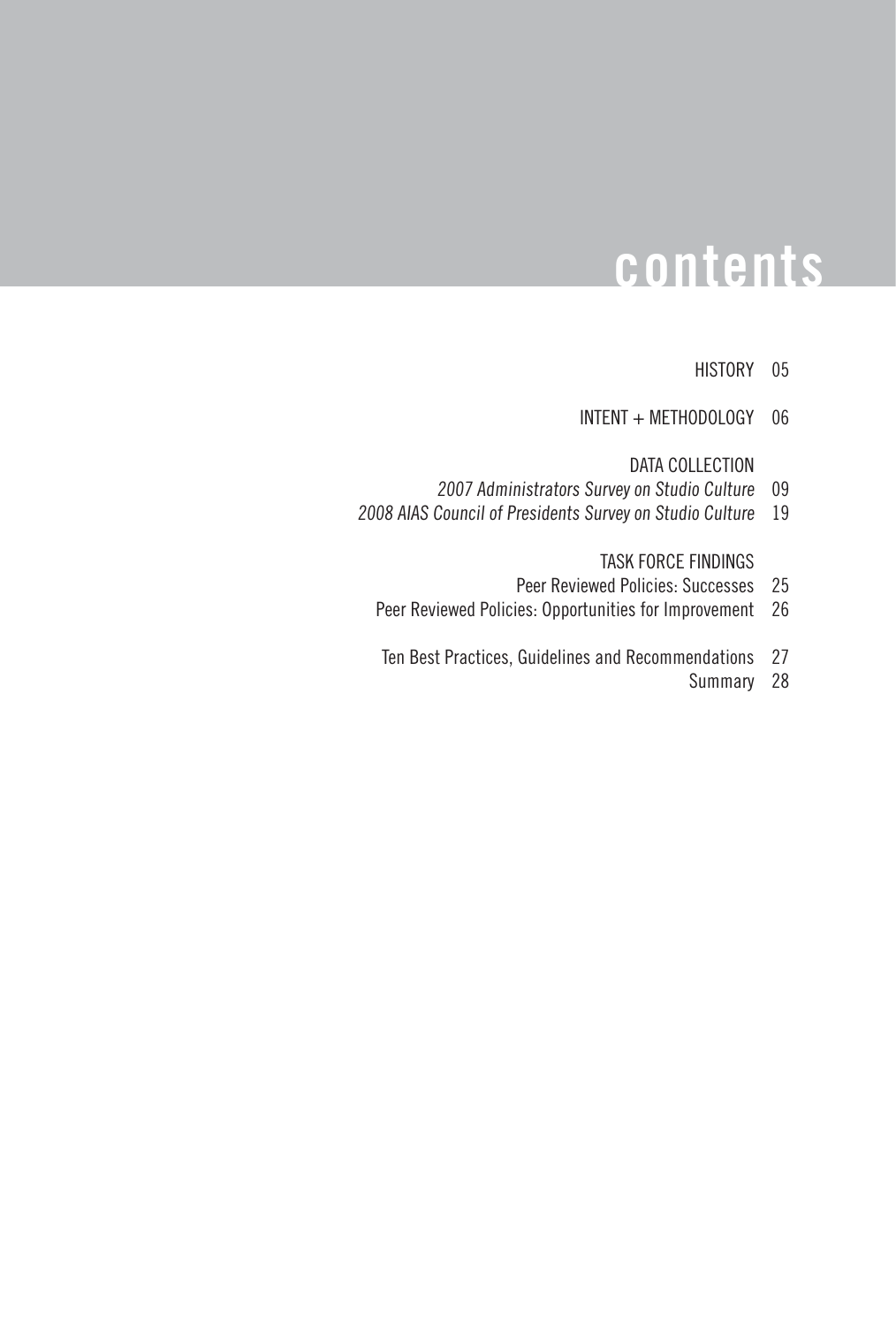#### **2007-2008 aias studio culture task force**

In Fall 2007, AIAS President Andrew Caruso convened the second AIAS Task Force on Studio Culture as a working group of the AIAS Accreditation Review Conference Task Force. Over the course of six months, a holistic and rigorous assessment of the Studio Culture Initiative was conducted, the first of its kind since the establishment of the studio culture condition in 2004.

The AIAS expresses its gratitude for the generosity and passion of the following volunteers in this effort:

Andrew C. Caruso, ASSOC. AIA, LEED AP 2007-2008 President Chair, 2007-2008 ARC Task Force and 2007-2008 Studio Culture Task Force

#### **AIAS**

Kate Bojsza, Assoc. AIA\*+ Daniel Brown\* Jacob Day+ Larry Fabbronni+ Evan Lapore\* Sarah Salem\*

#### **AIA**

Marion Fowlkes, FAIA\* Jeff Potter, AIA\* Kate Schwennsen, FAIA\*+ RK Stewart, FAIA+ Randy Buyers, AIA\*

#### **NAAB**

Sharon Matthews, AIA+

**ACSA**

Geraldine Forbes\* Jean Gardner\* Sabir Kahn\* Michaele Pride+ Kim Tanzer, AIA\*+

#### **NCARB**

Michael Bourdrez, AIA\*+ Kin DuBois, FAIA\* Bill Miller, FAIA\* Gordon Mills, FAIA\* Andrew Prescott, AIA+

#### **GUEST**

Ava Abramowitz, Esq.+

\*Studio Culture Policy Review Participant +Studio Culture Task Force Working Group

Special thanks are extended to AIAS staff Kate Debelack, NAAB Associate Executive Director, Cathy Ryan, AIA, Russell Schutte, and Matt Pitzer for their assistance with the policy collection process and data analysis. Additionally, we thank the ACSA staff for their assistance in coordinating the 2007 Administrators Survey.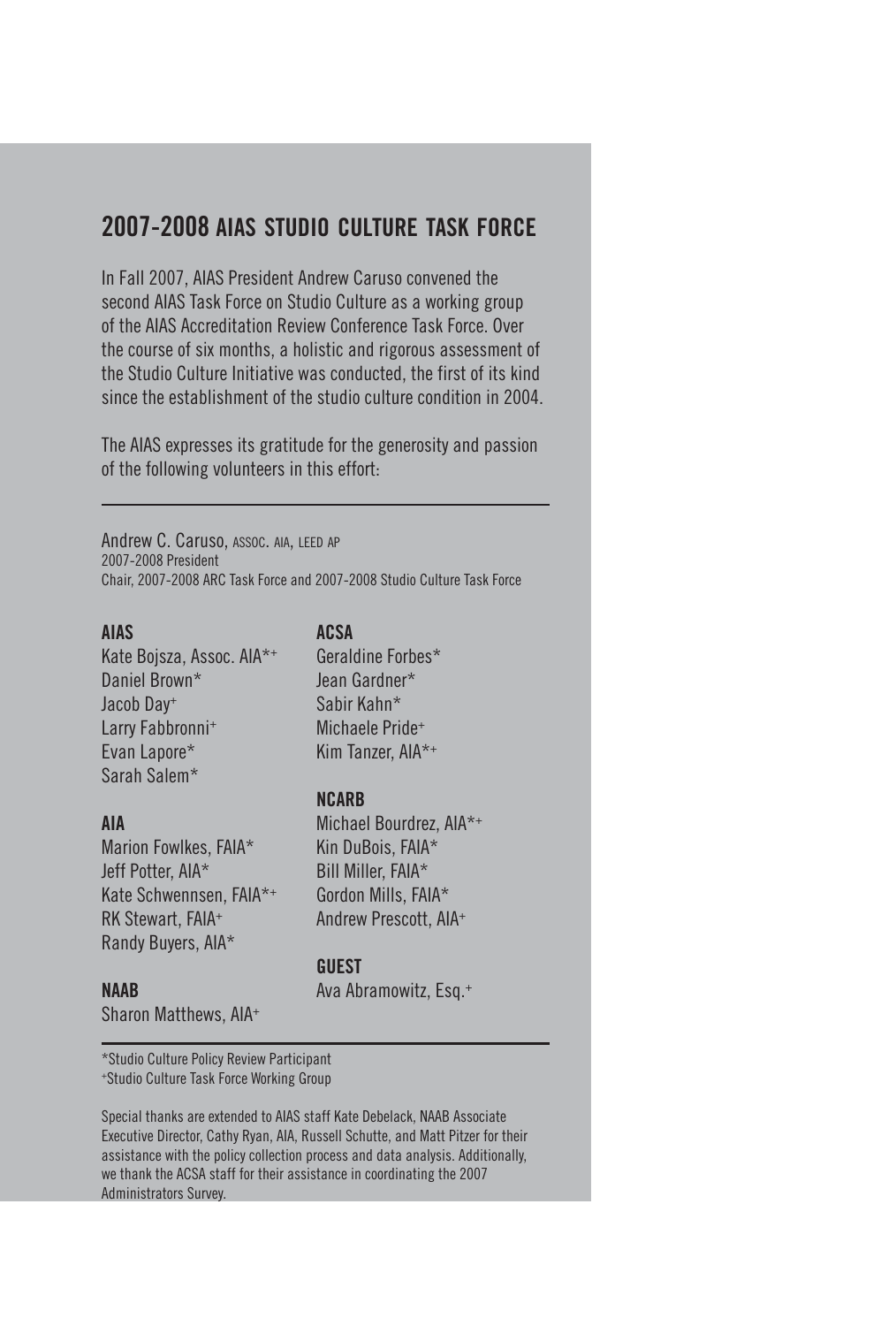#### **TOWARD AN EVOLUTION OF STUDIO CULTURE**

a report of the second aias task force on studio culture

Lessons Learned, Best Practices and Guidelines for an Effective Studio Culture Narrative

#### **As studio culture sets the framework for architect learning and collaboration, the act of creating that culture must be conscious and continuous. This report is a welcomed first step to creating an even better studio where all can create and learn, flourish and grow.**

-Ava Abramowitz, Esq.

#### **HISTORY**

Beginning in 2000, the American Institute of Architecture Students (AIAS) established the first Studio Culture Task force, in an effort to study the contemporary architectural education. In 2002, the task force published The Redesign of Studio Culture, capturing the results of the task force research and offering a call to action, focused on the values of optimism, respect, sharing, engagement and innovation.

At the 2003 National Architectural Accrediting Board (NAAB) Validation Conference, AIAS successfully advocated for a thirteenth condition of accreditation, entitled "Studio Culture." Condition 3.5 of the 2004 NAAB Conditions for Accreditation requires schools to have a written policy regarding the culture of their studio environment.

Finally, in October of 2004, the AIAS held a Studio Culture Summit to open the dialogue on this issue to a national community of students, educators, practitioners and related experts. The

results of this summit are published in The Studio Culture Summit: A Report.

Five years after the initial success of these advocacy efforts, the AIAS launched a review effort to re-asses the impact of the studio culture dialogue in schools across the country. As a working group of the 2007-2008 AIAS Accreditation Review Conference (ARC) Task Force, the second AIAS Task Force on Studio Culture was convened. The results of this multicollateral review and assessment effort of the studio culture initiative provided the foundation of this report and catalyzed the series of recommendations contained herein.

\*Note: AIAS publications on studio culture are available for download: www.aias.org/studioculture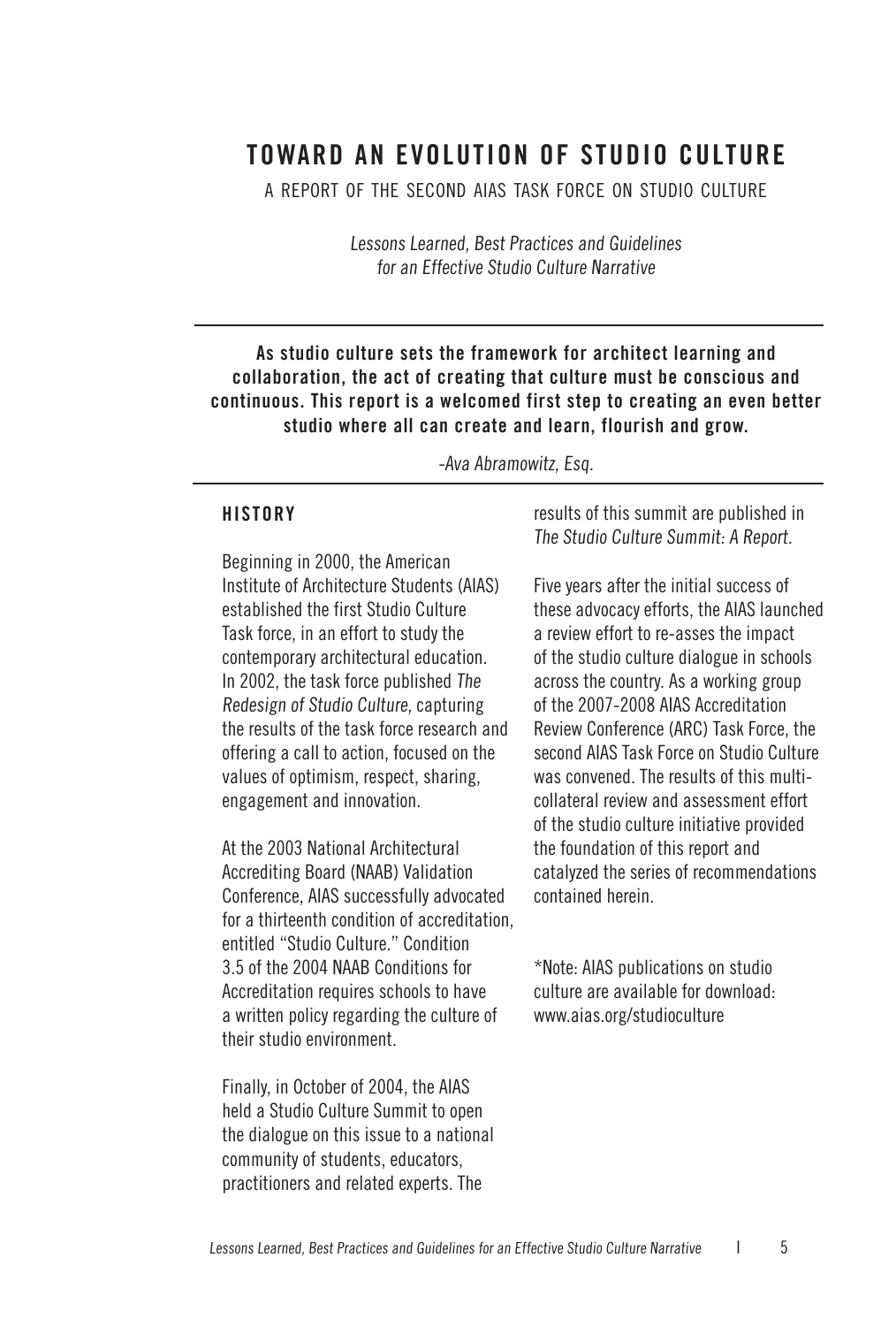## **intent + methodology**

#### **TASK FORCE INTENT**

Over the past five years, much progress has been made toward the integration of the studio culture initiative into the academic context. **The task force selects the following items as cause for celebration:**

- Inclusion of NAAB Condition 3.5, "studio culture" •
- Creation of initial studio culture policies at many schools across the country •
- Improvements in culture of the studio environment, as cited by students, faculty, and administration •
- New opportunities for collaboration and dialogue about shared responsibility within the studio environment •
- Broader and more holistic understanding about the nature of educating future architects and designers •

While the task force notes successful improvement in many of these areas, the review process uncovered opportunities to strengthen these successes and evolve the studio culture dialogue into an even more effective and holistic initiative.

#### **TASK FORCE METHODOLOGY**

#### **Phase I: Data Collection**

Beginning in 2007, the AIAS collected 44 studio culture policies from the NAAB. This collection of documents represented 100% of policies submitted as part of the accreditation process as of September 2007.

Additionally, the Studio Culture Administrators Survey was conducted for the first time in the history of the studio culture initiative, and the results of this effort have informed (and are included in) this document.

Lastly, the AIAS also surveyed its members, particularly the leadership of many of its chapters, regarding issues of studio culture. This information has also been included.

#### **Phase II: Policy Review**

Beginning in January 2008, four working groups with cross-collateral representation (AIA, ACSA, AIAS and NCARB) were convened to review and assess studio culture policies that were submitted as part of the NAAB accreditation process. [Note that the NAAB is comprised of appointees of each of the four other organizations.]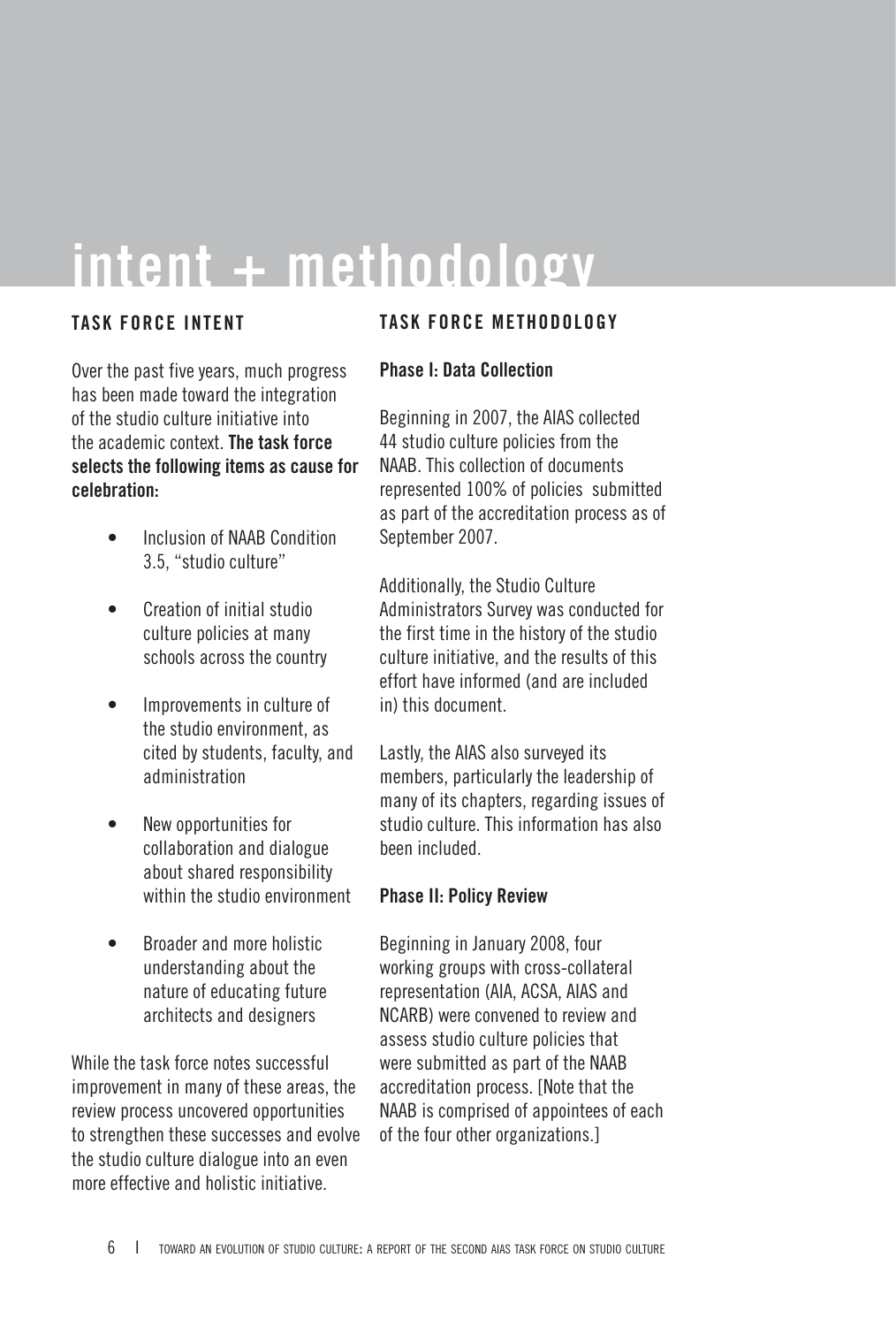Representatives for this process were appointed by leaders of their respective organizations, and were invited to create diverse representation as measured by the following characteristics:

- Prior participation at the 2004 Studio Culture Summit vs. new voices and perspectives •
- Equal representation from each of the collateral organizations in "member" and "chair" roles •
- Diversity of academic/ professional experience as related to degree types, geography, race, ethnicity, and gender •

Policies were distributed across the four working groups (11 policies/group) to prevent any conflicts of interest with group members, as well as to provide a diverse range of program and degree types.

Studio Culture Policy Review Groups were given the following charges relative to the 11 policies selected for their review:

- Identify common responses and/or methods of responding to studio culture goals and the NAAB criterion •
- Identify common strengths of policies •
- Identify common opportunities for improvement of policies •
- Identify the range of issues presented/addressed in policies •
- Identify exemplary policy characteristics as models for excellence in policy creation, distribution and maintenance •
- Compare drafted policies to original goals and intentions of the studio culture documents •

The chairs of each of these working groups (one representing each of the collateral organizations) captured the discussion, analysis and recommendations of their groups in a summary report.

#### **Phase III: Analysis and Future Vision**

The third phase of the review process engaged additional leadership from across and beyond the collateral organizations to analyze findings to-date and to envisage the future evolution of the studio culture initiative. The additional participants in this group were also selected based on the characteristics identified earlier in this document.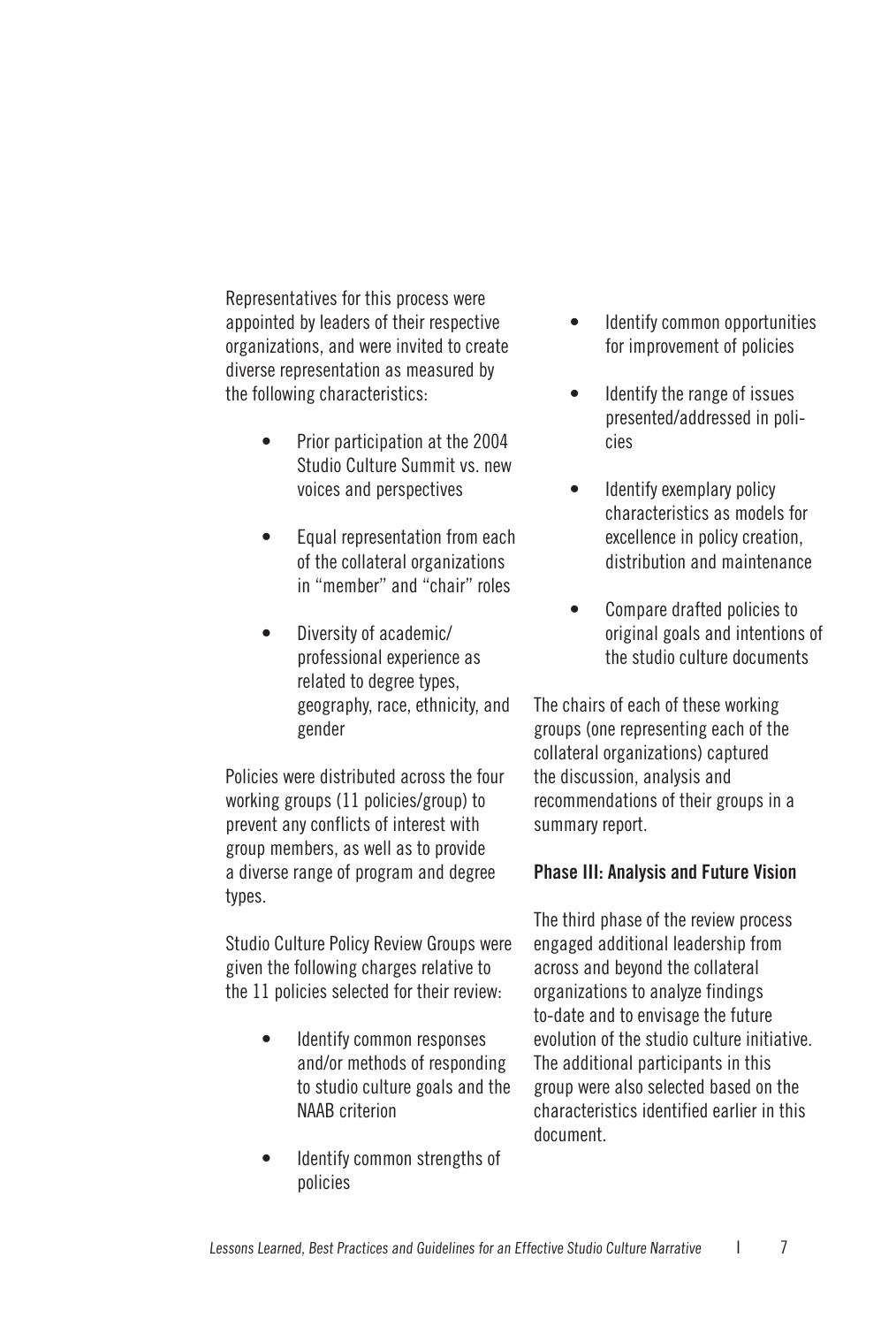The chairs of the Studio Culture Policy Review Groups remained engaged in the third and final phase of the Studio Culture Task Force process. In this capacity, they brought forward the summary reports of their prior working groups for comparison, analysis and vetting by the larger collective.

The work of the 2007-2008 AIAS Task Force on Studio Culture culminated with the authoring of this report.

This group was charged with the following objectives:

- Review successes of the original studio culture initiative and suggest opportunities for future growth as related to the initial goals/vision •
- Highlight lessons learned/ best practices and/or recommendations for policy creation, implementation and maintenance as clarified through the review process •
- Provide visionary thought about the evolution of "Studio Culture" into an even more holistic, forward-thinking and empowering discourse by which to consider the broader implications of our design culture on current and future professionals •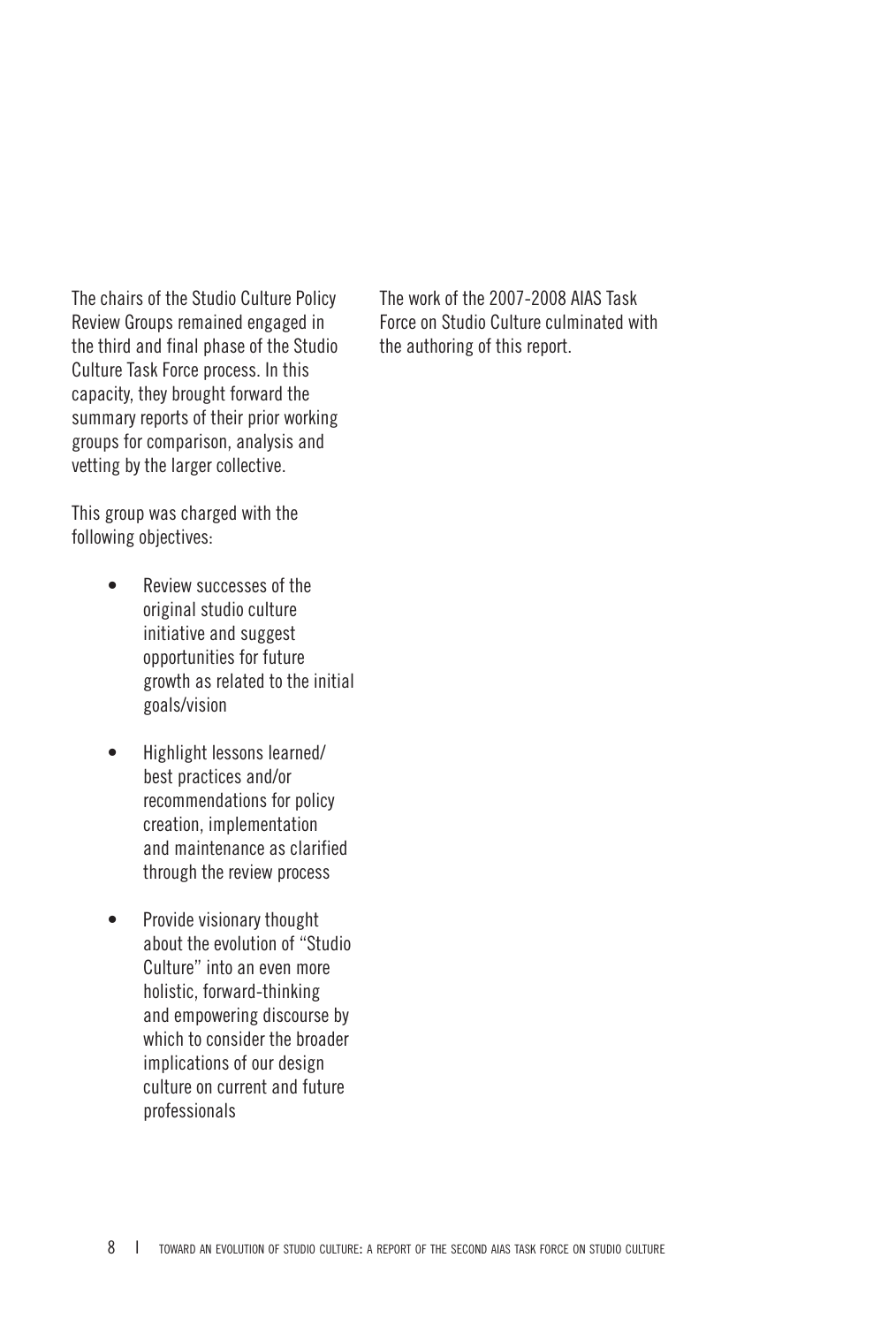## **data collection**

#### **2007 administrators survey**

Beginning in 2007, the AIAS launched the first Studio Culture Administrators Survey. This survey was the first effort to collect uniform data from administrators at schools across the country, relative to the studio culture initiative. The results are summarized below.

Special thanks are extended to Association of Collegiate Schools of Architecture (ACSA) for its assistance in communicating this survey opportunity to their membership during the four week survey period.

#### EXECUTIVE SUMMARY

The initial baseline data established by this first study represents a fairly broad population of respondents from accredited schools of architecture, and in almost all cases, responses were provided by the highest level of program administration.

The study reveals that NAAB Condition 3.5 (adopted in 2004) was, in almost all cases, the impetus for drafting formal studio culture policies at programs across the country. These policies were largely created between 2005 and 2007, typically during a authorship period of less than one year.

A significant majority of respondents cite that the studio culture policy has facilitated a more supportive environment within their program. The policy produced -- and more importantly the process undertaken to draft the document -- was seen by administrators

as useful to the program. Additionally, almost half of administrators cite positive improvements as a result of studio culture policies.

While the study notes many successes of the initial studio culture initiative, self-reported responses reveal several opportunities for further development. For instance, the majority of policies do not contain assessment methods to measure success, and many lack specific recommendations focused on improving the existing culture.

The study also provides a series of open-feedback opportunities related to the unique process by which policies were created and implemented at various institutions. These responses provide a spectrum of possible approaches and perspectives.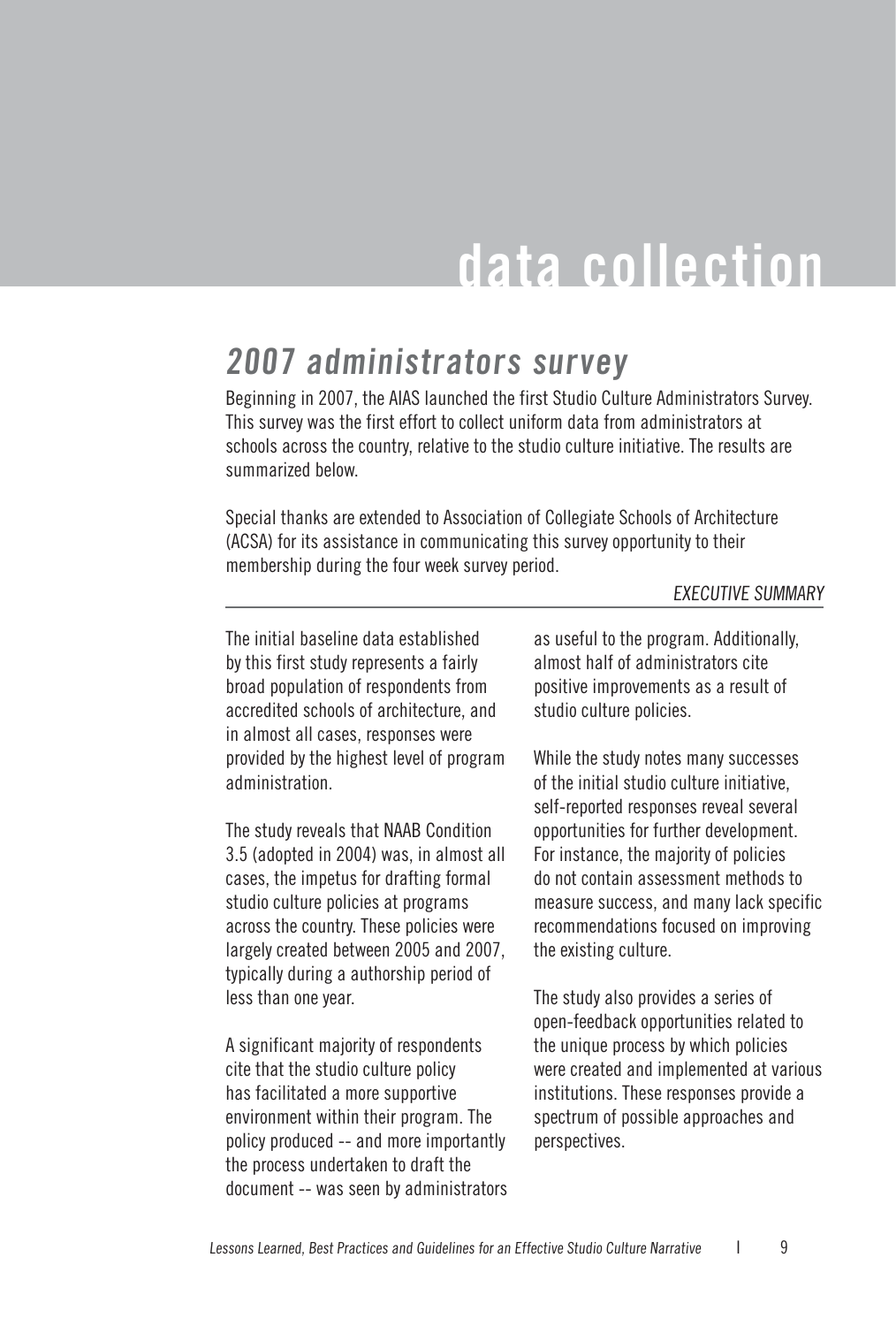#### 2007 Administrators Survey on Studio Culture: General Statistics

| 28% | of all accredited<br>architecture programs<br>participated in the<br>administrators survey                                | The AIAS took a significant step forward<br>in understanding the continued impact<br>studio culture movement with the initial<br>collection of this baseline data.                                                                                                                                    |
|-----|---------------------------------------------------------------------------------------------------------------------------|-------------------------------------------------------------------------------------------------------------------------------------------------------------------------------------------------------------------------------------------------------------------------------------------------------|
| 98% | of participants were<br>Deans, Directors, Heads<br>or Chairs of programs<br>at the Full, Associate, or<br>Assistant level | Over one quarter of all architecture<br>programs accredited by the NAAB<br>participated in this survey, and as<br>such, provide a solid baseline for future<br>comparison. We feel this sample to be<br>fairly representative of schools across the                                                   |
| 91% | of participants' programs<br>currently have an official<br>studio culture policy                                          | country, and the integrity of the data to<br>be sound, given that 98% of respondents<br>were at the highest level of program<br>administration (top responses: 21%<br>Dean, 59% Director/Head/Chair).                                                                                                 |
| 39% | of participants have a<br>policy that was reviewed<br>in this process                                                     | Additionally, it is encouraging to note<br>that 91% of participants' programs<br>currently have studio culture policies,<br>and 39% of respondents have had their<br>unique policy reviewed as part of this<br>process. It is not surprising, therefore,<br>that the data of this survey supports the |

findings of the policy review groups.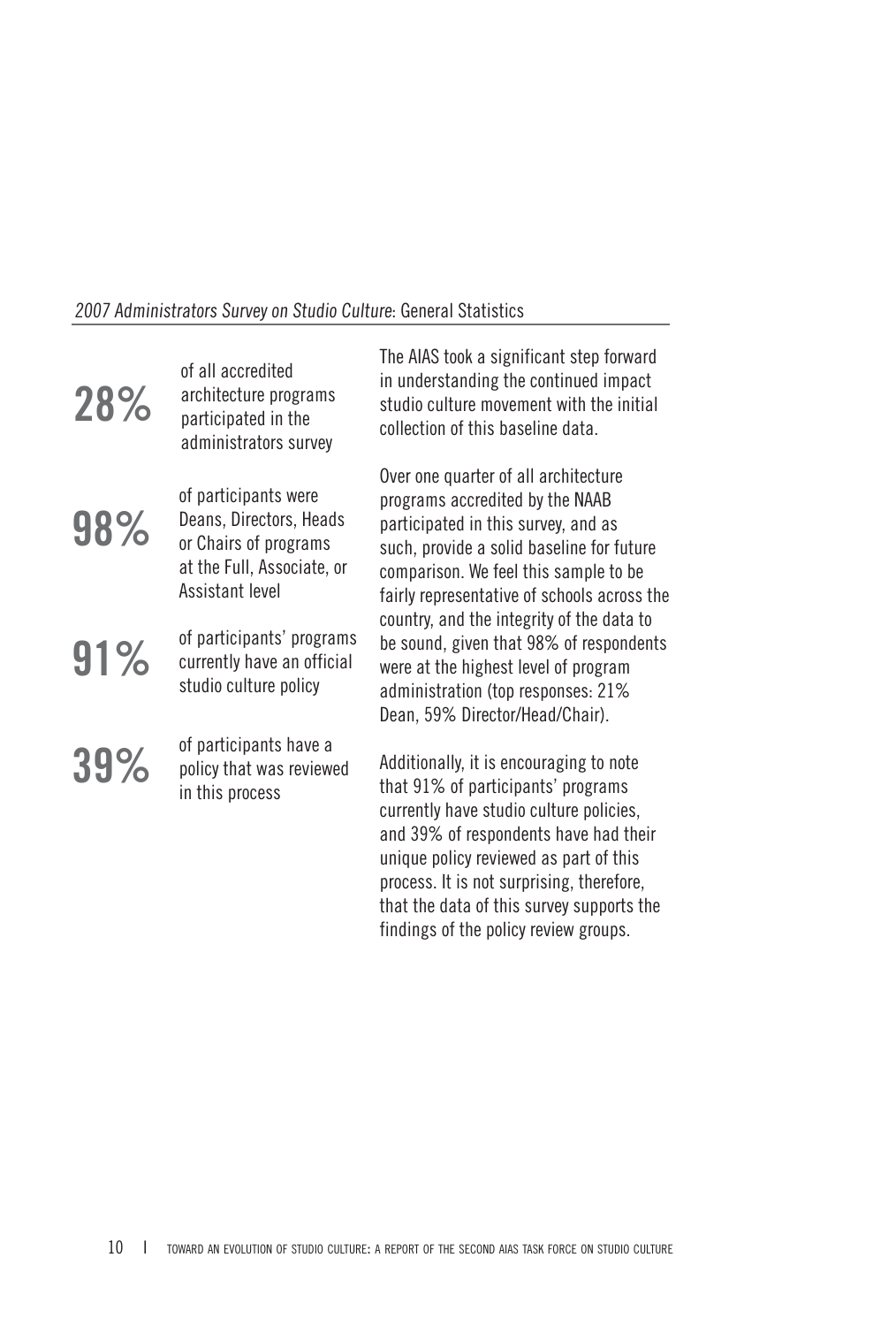#### 2007 Administrators Survey on Studio Culture: Policy Creation + Content

| 68% | cited NAAB Condition 3.5<br>as the primary reason for<br>creating a policy           | The creation of the NAAB Condition<br>3.5 has clearly influenced the drafting<br>of formal studio culture policies at<br>programs across the country. These<br>policies were largely created between<br>2005 and 2007, although 9% report |
|-----|--------------------------------------------------------------------------------------|-------------------------------------------------------------------------------------------------------------------------------------------------------------------------------------------------------------------------------------------|
|     | (minimum) are unfamiliar<br>15% with AIAS publications on<br>studio culture          | having policies before the 2002 academic<br>year, 6% between 2002-2004, and 12%<br>first implemented a policy in the 2007-<br>2008 year. 9% indicate that they have no<br>current studio culture policy.                                  |
|     | 89% developed their policy in less<br>89% than 12 months                             | Additionally of note, 89% of schools, the<br>vast majority of participants, developed<br>their entire studio culture policy ("from<br>first meeting to approval of final draft")                                                          |
|     | 56% of policies were implemented<br>between 2005 and 2007                            | in less than 12 months. 12% report a 0-3<br>month process, 38% 3-6 months, 18%<br>6-9 months and 21% 9-12 months. Only<br>12% report the process lasting 12-18<br>months.                                                                 |
| 62% | do not include methods to<br>assess the policy's efficacy                            | As a living, collaborative document,<br>effective studio culture policies should<br>contain both specific strategies<br>for improvement and assessment<br>mechanisms. It is the intention for these                                       |
|     | of policies do not make<br>$44\%$ recommendations to<br>improve the existing culture | documents to evolve over time and in<br>response to the collective needs of a<br>community.                                                                                                                                               |
|     | 47% do not include mechanisms<br>for revision of the policy                          | According to the 2007 Administrators<br>Studio Culture Survey, however, 62%<br>of policies do not contain assessment<br>methods to measure success. Moreover<br>44% of policies do not contain specific                                   |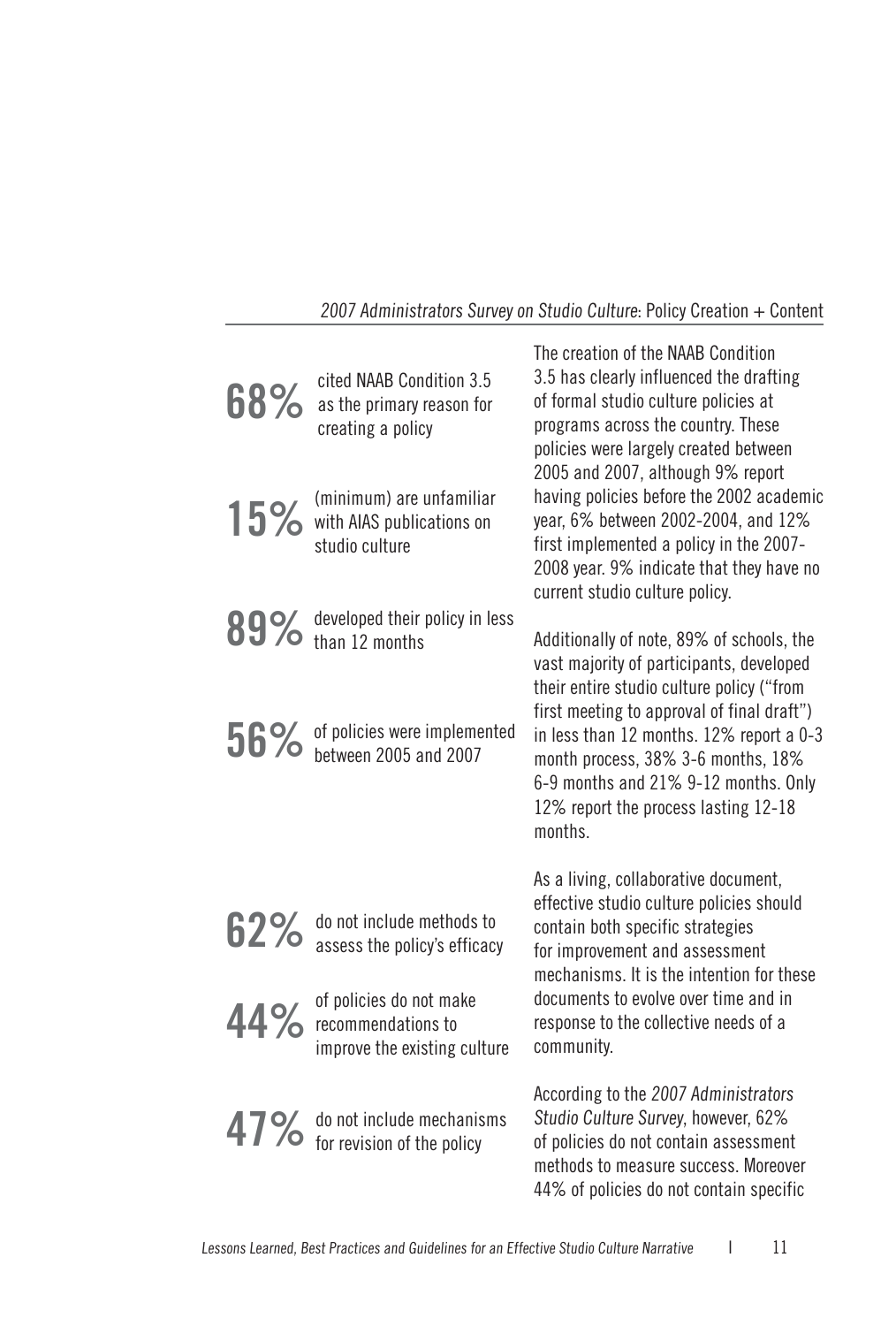#### 2007 Administrators Survey on Studio Culture: Policy Effectiveness

|     |                                                                                                                                                           | recommendations focused on improving<br>existing culture.                                                                                                                                                                                  |
|-----|-----------------------------------------------------------------------------------------------------------------------------------------------------------|--------------------------------------------------------------------------------------------------------------------------------------------------------------------------------------------------------------------------------------------|
| 91% | claim that the PROCESS of<br>crafting a studio culture<br>policy was useful or very<br>useful to the program                                              | The survey also asked administrators<br>to comment on the effectiveness of the<br>studio culture policy in several ways. It<br>is of note that 91% of respondents state<br>that the PROCESS of crafting a studio                           |
| 86% | claim that the POLICY is<br>useful or very useful to the<br>program                                                                                       | culture policy was useful to the program<br>(32% Very Useful, 59% Useful), and 86%<br>also feel that the POLICY is useful to the<br>program (18% Very Useful, 68% Useful).                                                                 |
| 85% | feel that the studio<br>culture condition has<br>been successful or very<br>successful in fulfilling<br>its mission to create a<br>supportive environment | Respondents confirm that the studio<br>culture condition has facilitated a more<br>supportive environment within their<br>program (9% Very Successful, 76%<br>Successful).                                                                 |
| 68% | within the program<br>have not created<br>assessment tools or<br>feedback mechanisms for<br>studio culture                                                | While the study confirms the<br>achievement of this original mission,<br>the studio culture policies have not<br>been applied to the studio environment<br>with the full range of possibilities. For<br>example, 68% of respondents have   |
| 68% | have not used the studio<br>culture policy as a way of<br>communicating a unique<br>studio experience to<br>prospective students                          | not created feedback mechanisms to<br>address studio culture, and 68% have<br>missed the opportunity to use their studio<br>culture policy to communicate the unique<br>studio experience at their institution to<br>prospective students. |
| 47% | claim that a studio culture<br>policy has positively or very<br>positively affected their<br>program                                                      | Additionally, almost half of participants<br>cite positive improvements as a result<br>of studio culture policies (12% Very<br>Positively, 35% Positively).                                                                                |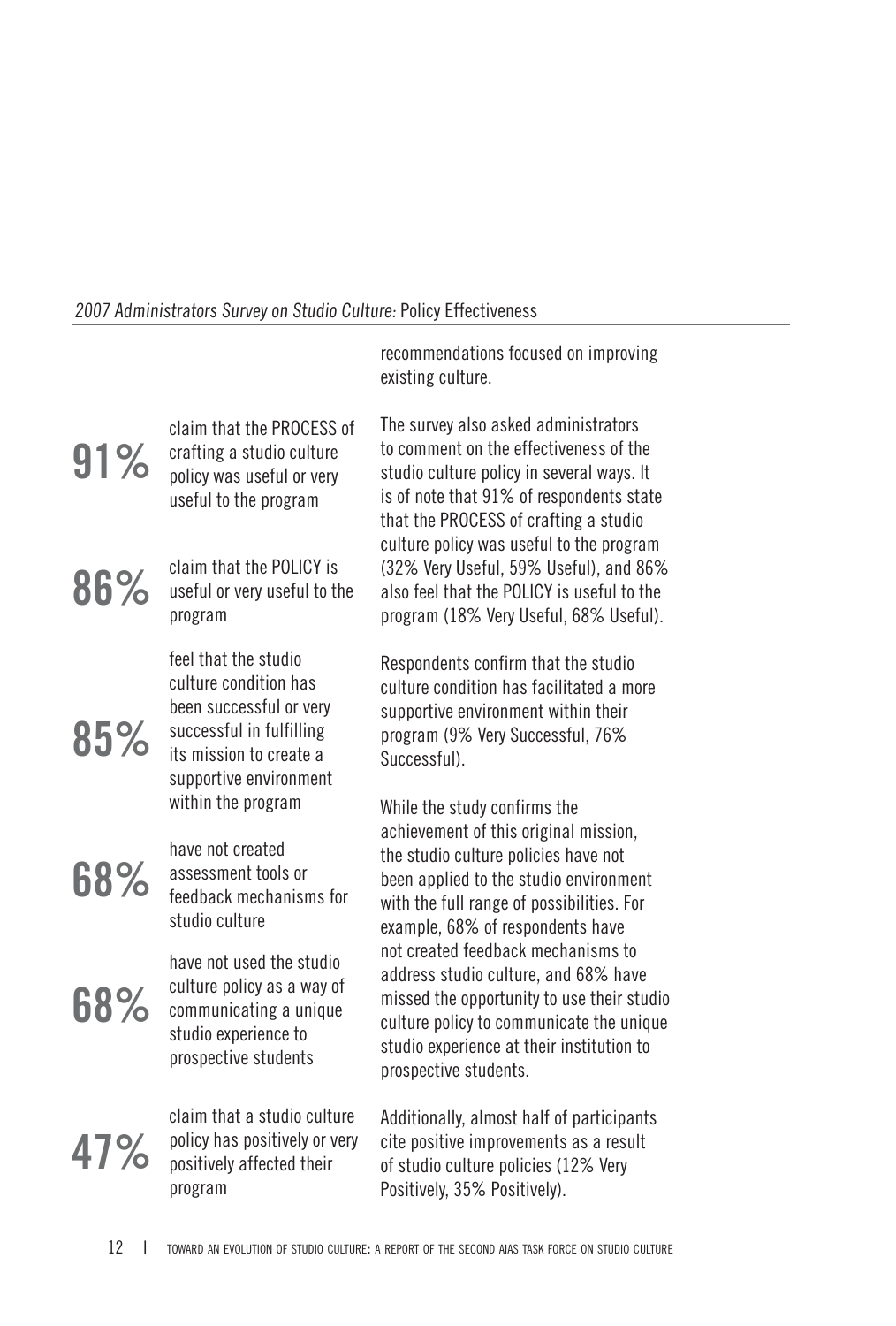#### 2007 Administrators Survey on Studio Culture: Policy Effectiveness

**74%** report that their studio culture policy was most useful as a "statement of  $\sim$  of core beliefs"

Additionally, respondents also cited that it was most useful as:

- **65%** establish standards and expectations
- **53%** discussion forum
- **44%** stating overall goals
- **41%** contract/agreement between parties
- **21%** define strategies for improvement
- **18%** highlight areas for improvement

**53%** claim that a studio culture Policy has not significantly affected their<br>**53%** program in any way **yet of these respondents** program in any way, **yet of these respondents**:

- **84%** do not use the studio culture Policy to communicate the program's specific studio experience to prospective students **80%** do not have assessment tools or feedback mechanisms for studio culture **74%** do not include mechanisms to assess the policy's efficacy
- **53%** do not include mechanisms for revision of the policy
- **42%** do not make specific recommendations to improve the existing studio culture

#### "The Studio Culture Policy requirement is a compelling one. It declares that schools must take a position about respect for the learning environment, which is essential and inspiring for all involved. The requirement that schools must develop an annual process for monitoring and developing studio culture is a very positive one." **\***

-Administrator Respondent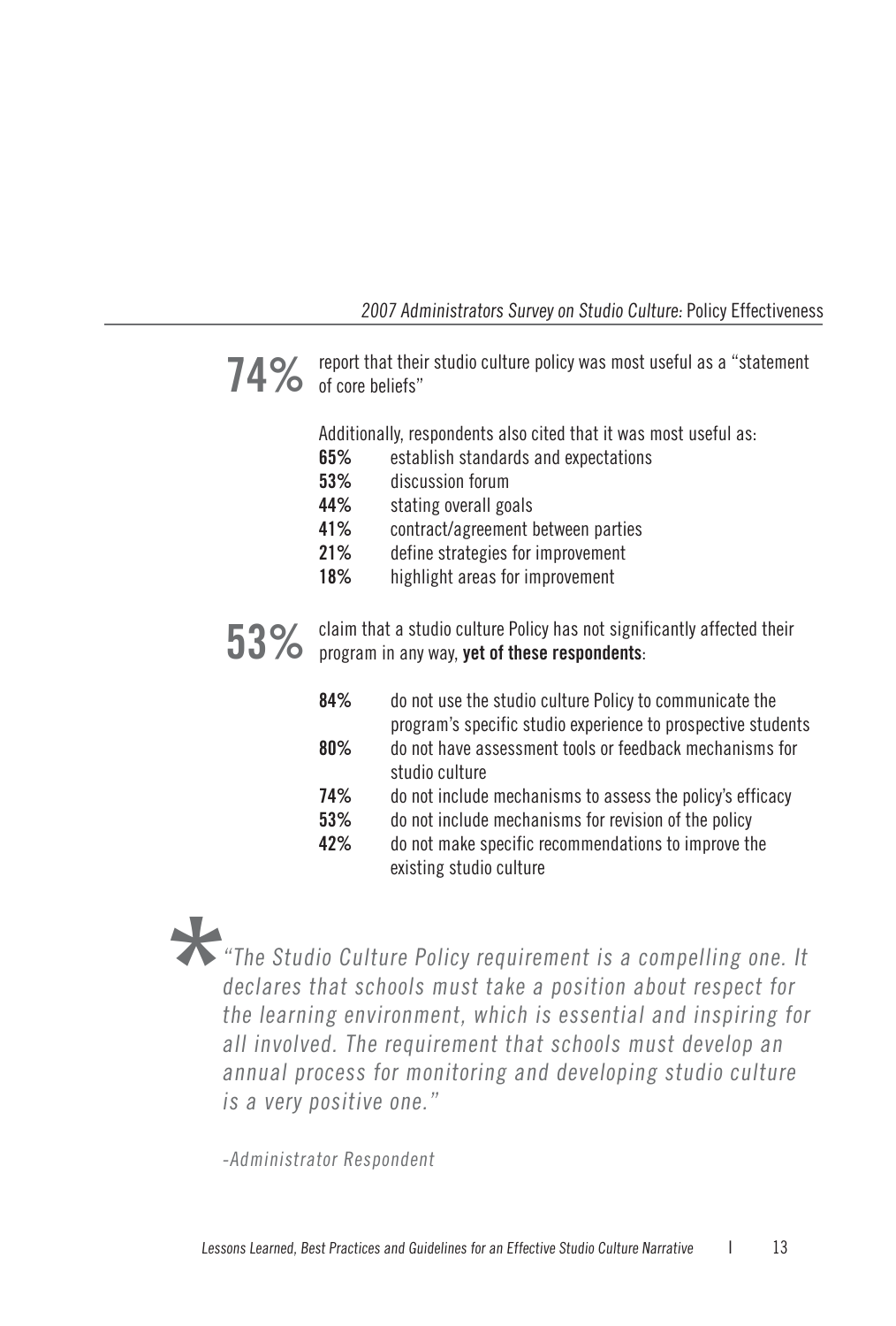#### 2007 Administrators Survey on Studio Culture: Policy Creation Techniques [Range of Responses]

NOTE: The following list only reveals common responses to the question asked. They are selected to demonstrate the range of common responses, and **DO NOT** imply endorsement or approval of the responses.

#### **Please describe the process by which your policy was developed.**

Faculty initiative and faculty vote.

The previous policy was distributed to the Architecture faculty, student representatives (one elected representative per studio year level, 1 through 5, and graduate), and AIAS [chapter] officers. All were encouraged to share the policy with other students. Comments were solicited. Over the summer, revisions were made and the revised policy distributed over email. At the beginning of the fall semester, the "near final" policy was distributed again. Minor final editing was done, and the policy was adopted, distributed to all students, placed on the Dept. website, and included in the APR.

(Faculty committee with student  $representation$  + (AIAS committee with faculty representation)  $+$  (precedent  $study) = studio culture policy$ 

A task force of student representatives and the faculty representatives developed the framework, then it was reviewed separately by the faculty and student representatives. The final draft incorporated the comments and was presented and voted on at a faculty meeting and a school-wide meeting of students.

They put together two surveys, one for faculty and one for students and recent alumni.

We met as an architecture faculty to decide how to address the new requirement of a studio culture condition for accreditation, as part of general strategic planning for the further development of the school. As part of a series of strategic sessions, a task group of students, faculty and administrators, with some periodic input from both university administrators and regional architects, was formed. The studio culture policy was then created, merging existing studio usage policies with new goals that were inspired by the national studio culture initiative.

The policy was developed as a result of weekly meetings between program coordinators, faculty and students. These meetings were open to the entire student body. To facilitate the discussion a blog was established to give students another venue to express their issues. After many months of dialogue a final document was formulated and consensus achieved.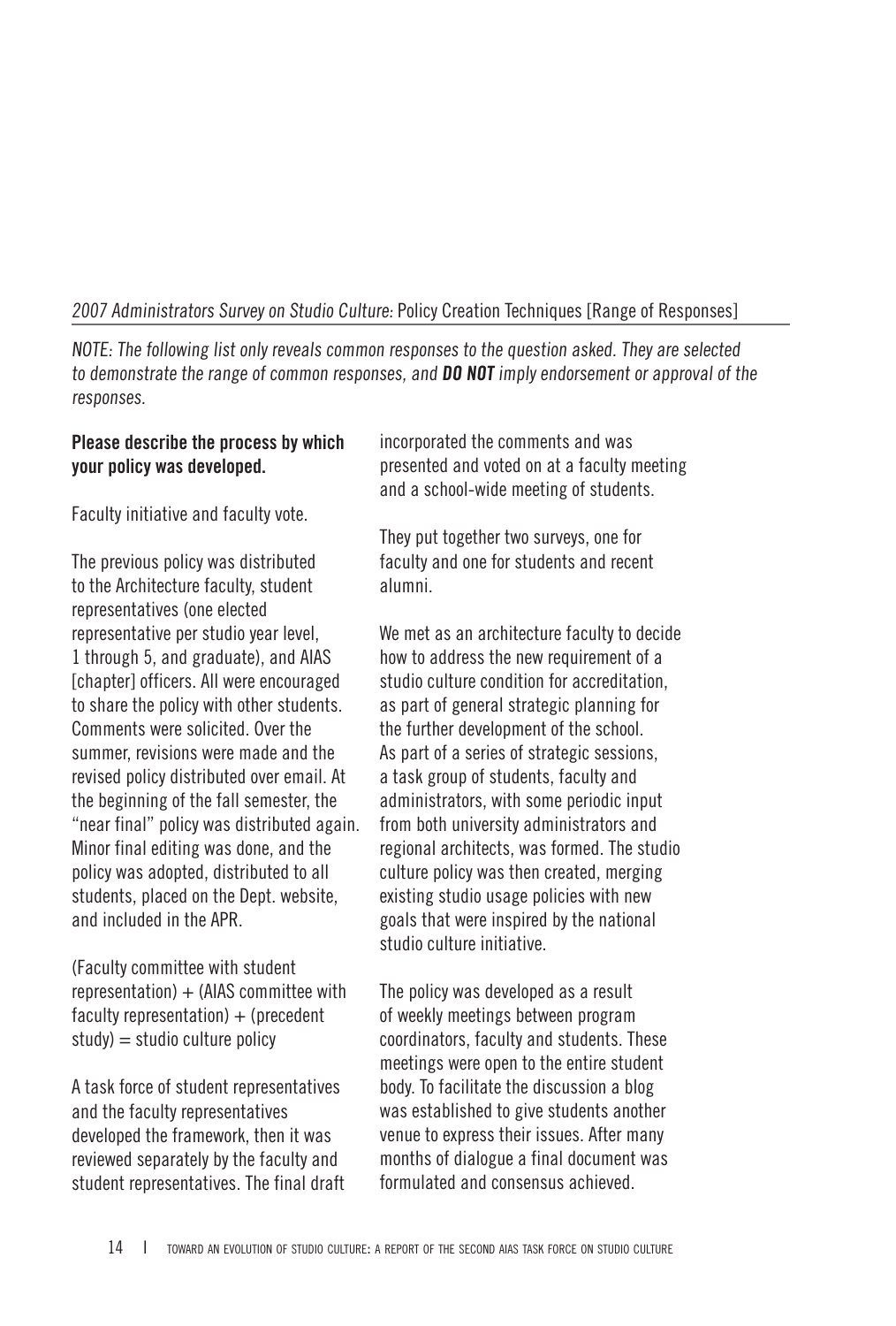#### 2007 Administrators Survey on Studio Culture: Additional Comments

#### **How successful has the studio culture condition been in fulfilling its mission to create a supportive environment within the program?**

It's still evolving. I haven't seen in our program or other programs that I have visited this condition as an agent of change.

We need more time to learn how to use the policy effectively and assess its impact.

Getting faculty buy-in is still problematic -- many students also [don't] seem to bother reading the policy, and as such desired "peer pressure" is somewhat nominal in some studios.

We decided that "Studio Culture" was too narrow and exclusive of the array of courses that are impacted by studio. AIAS might consider broadening its definitions.

Students and faculty need to sign policy each semester, which means they need to revisit it afresh twice a year.

The policy is important as a benchmark, but it has not been successful yet at creating as supportive of an environment as should exist. For example, students

are more unwilling than faculty to curtail some of their all-night work habits that lead to problematic presentations, faculty are less than willing to embrace alternative design studio review formats that may be less confrontational or less engaging to the students present than would be hoped for.

The policy probably does more to help curriculum committee discussions about effective teaching than anything.

#### **Describe your program's assessment tools or feedback mechanisms for studio culture.**

Annual review by curriculum committee and student organization. Semesterby-semester "retrospectives" that are designed to debrief students and faculty members concerning issues encountered over the term.

The Studio Culture Committee has developed a survey instrument, which is collected and reviewed.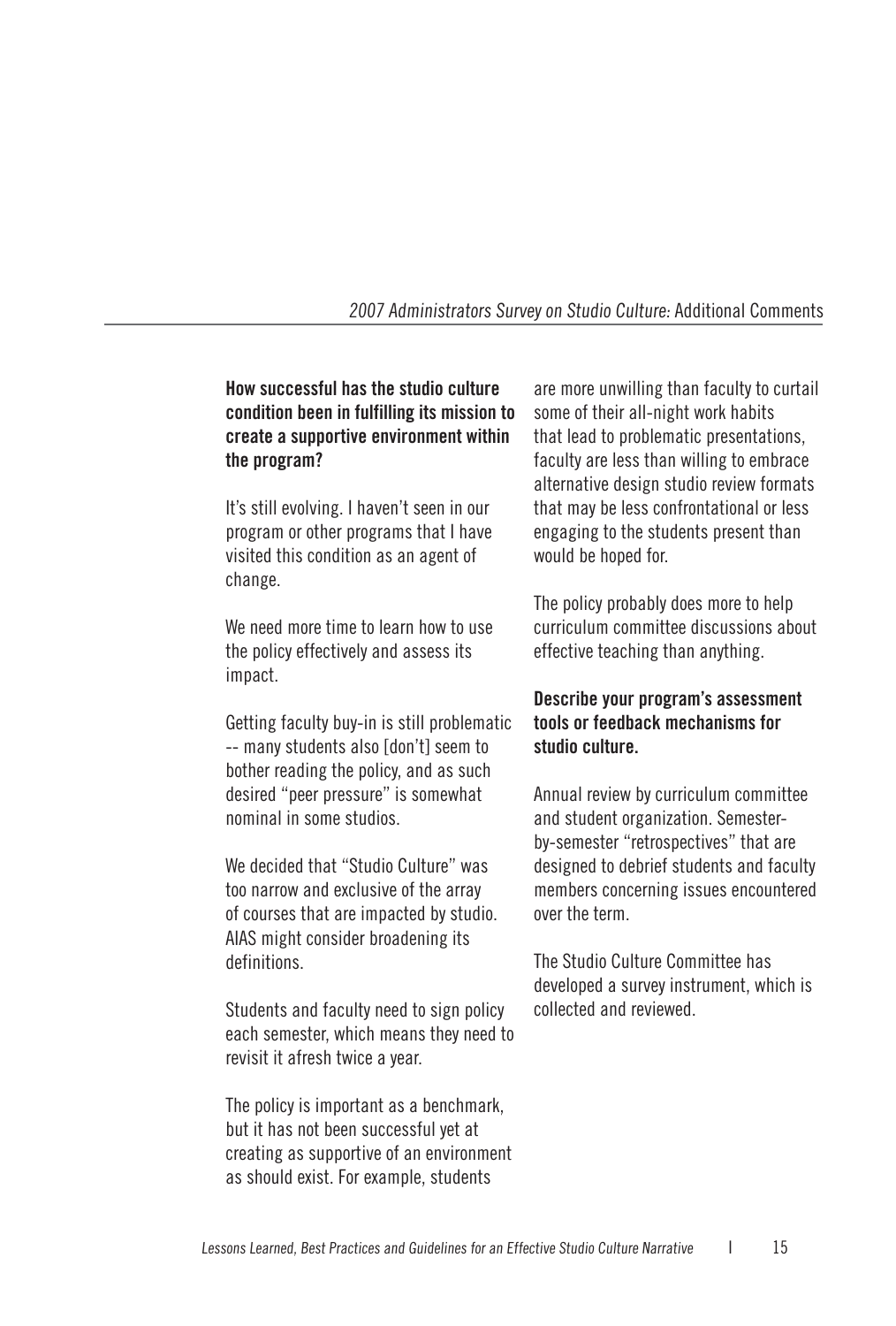#### **What are the greatest weaknesses for the studio culture criterion?**

It really needs to be about the totality of the learning environment and lose the emphasis on the "studio." Requiring continuous assessment and revision is an excellent idea.

faculty, and some indifference on the part of some students. It is a challenge (a good one) to keep the annual reflective thinking that the studio culture requirement outlines going. This is not necessarily a negative thing, but a culture shift that will evolve and improve over time.

Trying to define a culture with language.

It needs to go beyond the writing of a policy. There needs to be demonstrated evidence that it is an active instrument and its affects on the program should be measurable.

Policy statements in themselves do not modify behavior.

I'm not convinced that a policy statement is the best way for many schools to go about empowering a community to make meaningful, lasting improvements in studio culture.

Very little way to ensure faculty compliance.

NAAB may not recognize the complexity of the issues that impact studio culture.

There is some resistance to the studio culture policy/idea in general among

**\*** "The formal articulation of this policy has been successful in the sense that it allows students, faculty members and the administration to refer to a published document in discussing what is required from each group in order to maximize the benefits of the studio experience."

-Administrator Respondent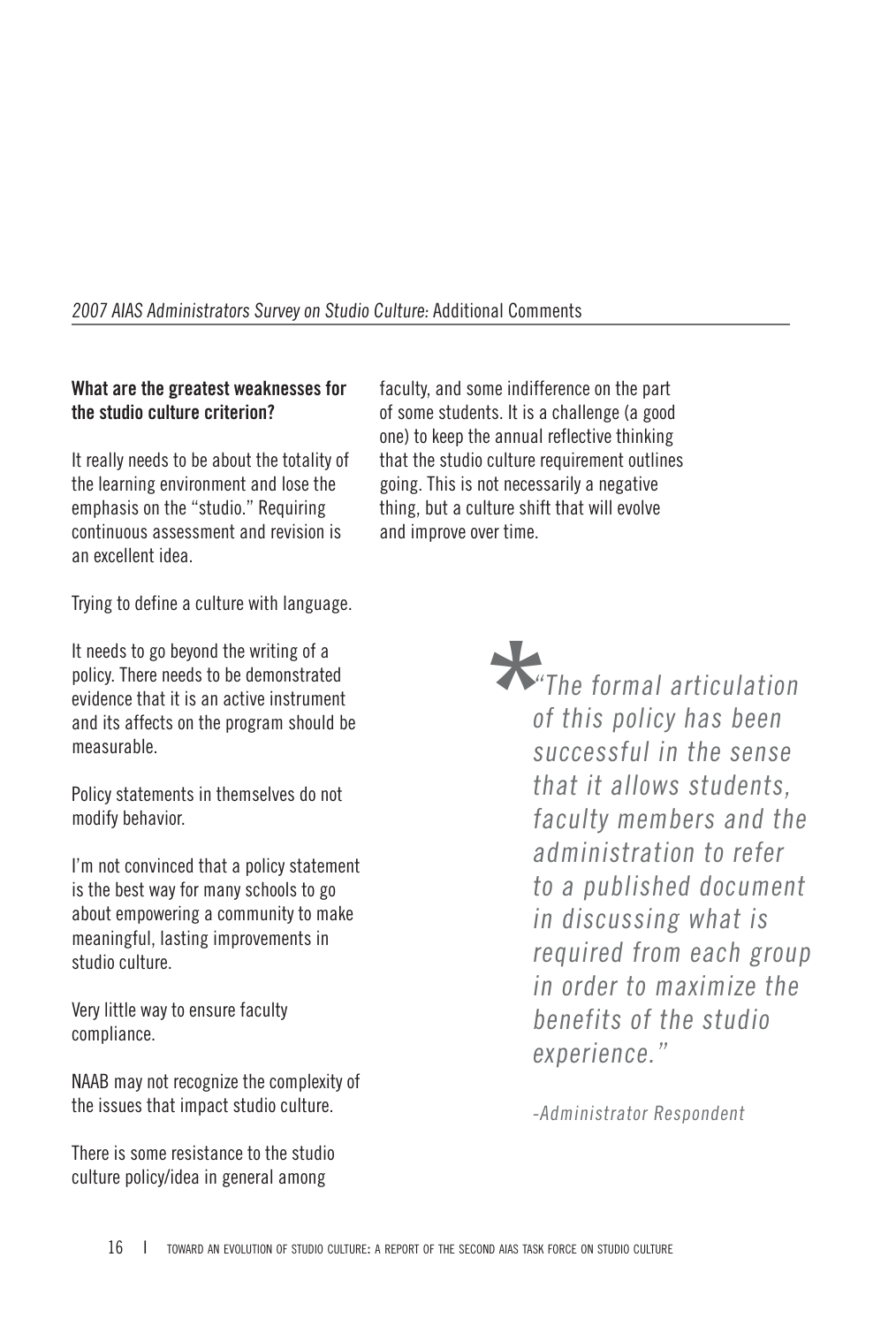#### **What are the greatest strengths of the studio culture criterion?**

Unfreezing the situation -- made us rethink our habits in light of the learning environment they in the end create.

It forces programs to address aspects of architecture student life that go beyond academic performance.

An ability for communal understanding of the rights and responsibilities of all parties.

It helps to raise awareness among students, faculty and design professionals about the importance of studio culture in the preparation of design professionals in the quality of life in the academy.

To make explicit the role of the studio in the education of our students and to make clear that studio culture can be improved and made more effective in support of the education of our students.

It institutionalizes a policy of civility, tolerance, professionalism and fairness.

#### **GENERAL COMMENTS**

Our approach was to set a standard, an ethic, for personal conduct among faculty, staff and students.

The policy is a statement of rights. The implementation report accompanying it is full of recommendations - 40 pages of recommendations.

The entire policy is about mutual respect and communication. The policy affirms the tenets of respect and communication. It provides vehicles for conversation, discussion, and conflict resolution.

We are working on greater integration between the requirement to consider and address studio culture – which some people are actively interested in – and celebrating/embracing studio culture as the basic educational philosophy of the place.

This is an important initiative, and it is worth continuing and expanding upon.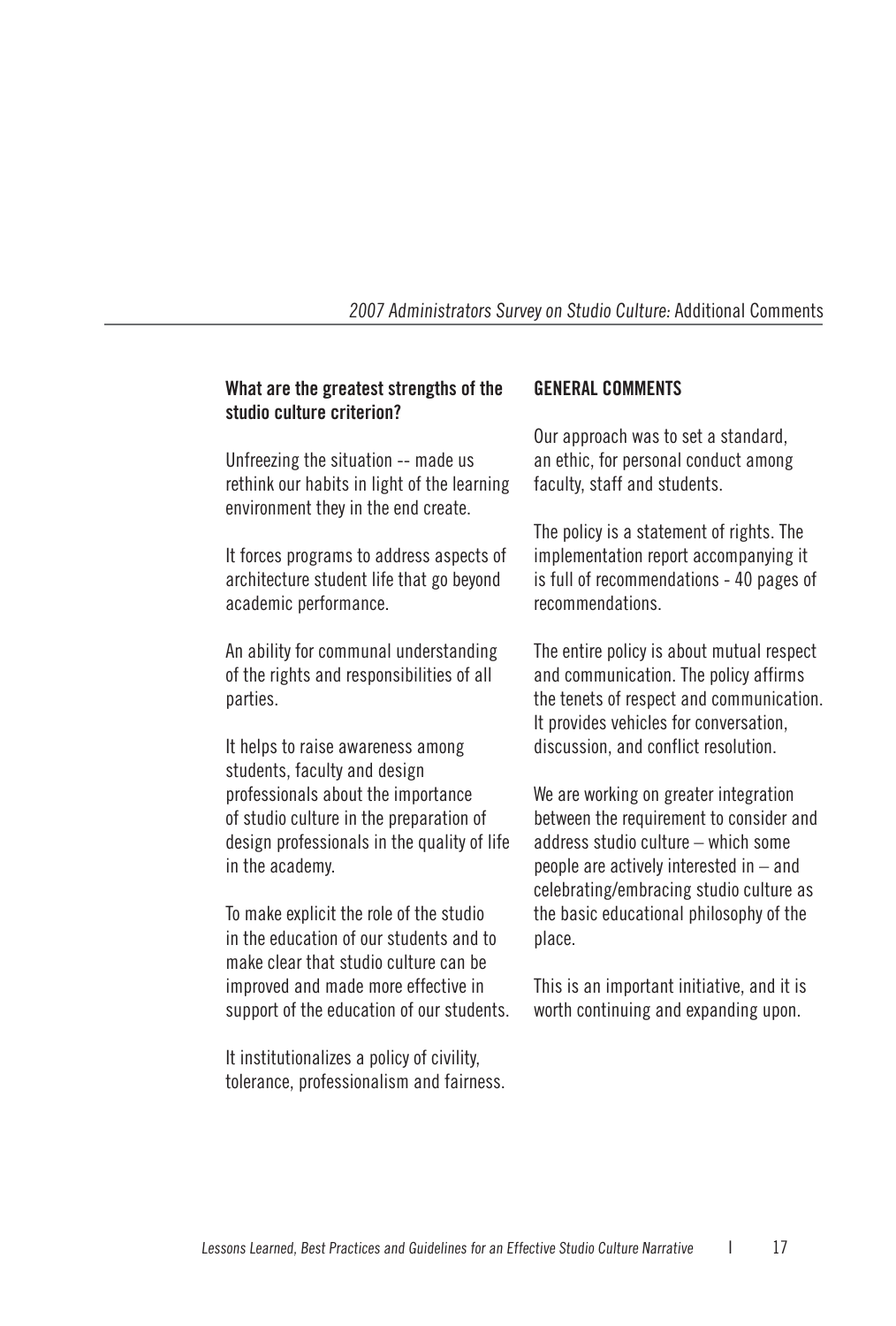**\***"Schools need to invest significant time in drafting, communicating, and evaluating policy effectiveness such that feedback can further inform the development and implementation of studio culture policies as a tool."

-2007-2008 Task Force

**\*** "We are working on greater integration between the requirement to consider and address studio culture and celebrating/ embracing studio culture as the basic educational philosophy of the place."

-Administrator Respondent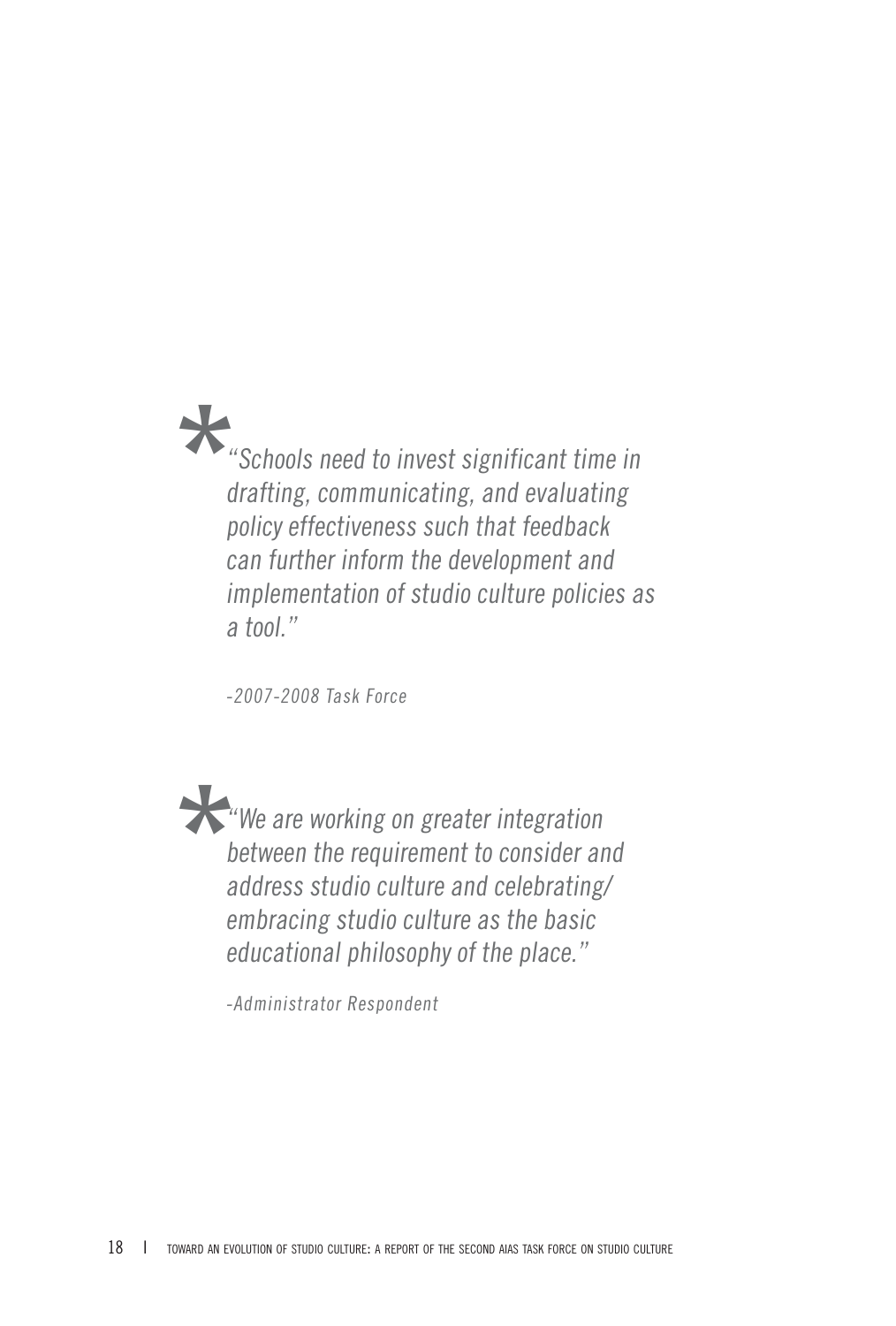## **data collection**

## **2008 AIAS council of presidents survey**

At the 2008 AIAS FORUM convention, the Council of Presidents were offered a shortened survey on the issue of Studio Culture. This survey was the initial effort to collect data from student leaders at schools across the country for the purpose of comparison to administrator feedback. The results of the abbreviated survey are summarized below.

#### EXECUTIVE SUMMARY

The respondents included in this survey represent one third of all AIAS chapter leaders from across the country. Of these participants, nearly forty percent are leaders from schools that participated in the 2007 Administrators Survey and one third of their schools had a policy document peer-reviewed during this process.

This study begins to define differences in the understanding of the Studio Culture initiative for students, as compared to administrators. For example, significantly less student leaders reported that their school had a studio culture policy, when compared to administrators. Only half of student respondents cite feedback opportunities within their institutions for studio culture, and almost half of respondents report that student inclusion in the creation of the policy was poor.

Despite these challenges, more than half of the student respondents cited the studio culture policy was useful in establishing a statement of overall goals for the program and/or institution.

The study also attempts to understand the level of familiarity current students have with issues of studio culture. In many cases, communication was a significant concern. This was demonstrated in the need for greater awareness within the school of the process for creating the policy and its implementation, as well as the general knowledge of the studio culture initiative and related documents.

An open feedback opportunity provided additional insight about the student perception of the authorship, implementation and implications of the studio culture initiative within their unique institution.

Of particular note, given the volume and rate of change in the student community, one may begin to understand the awareness gap among the student community. This issue should be carefully studied and addressed.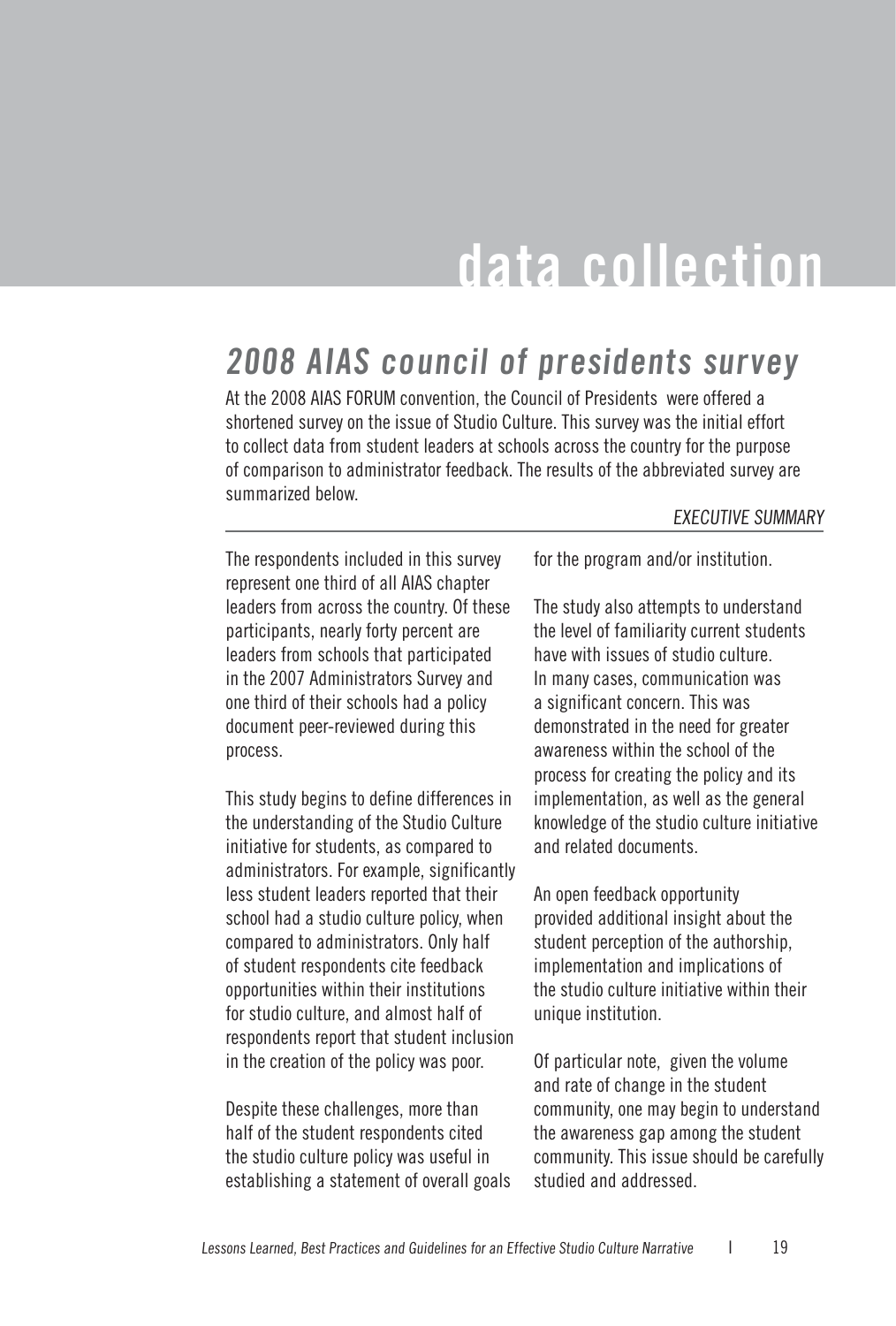#### 2008 AIAS Council of Presidents Studio Culture Survey: General Statistics

| 33% | of all AIAS Chapter Leaders<br>participated in this survey<br>(including non-accredited<br>schools)         | The survey collected responses from a<br>significant number of AIAS chapters<br>across the country, including those of<br>non-accredited architectural programs.<br>From these participants, an initial<br>comparison can be made to the data of |
|-----|-------------------------------------------------------------------------------------------------------------|--------------------------------------------------------------------------------------------------------------------------------------------------------------------------------------------------------------------------------------------------|
| 39% | of participants were from<br>schools that participated<br>in the Administrators<br>Survey on Studio Culture | the 2007 Administrators Survey, as at<br>least 39% of participating schools were<br>represented in both survey opportunities.                                                                                                                    |
| 34% | of participants have a<br>policy that was reviewed in<br>this process                                       | Additionally, the comments of student<br>participants support the findings of the<br>peer-review process. This is to expected,<br>as over one third of respondents had<br>their specific policy reviewed in the<br>evaluation process.           |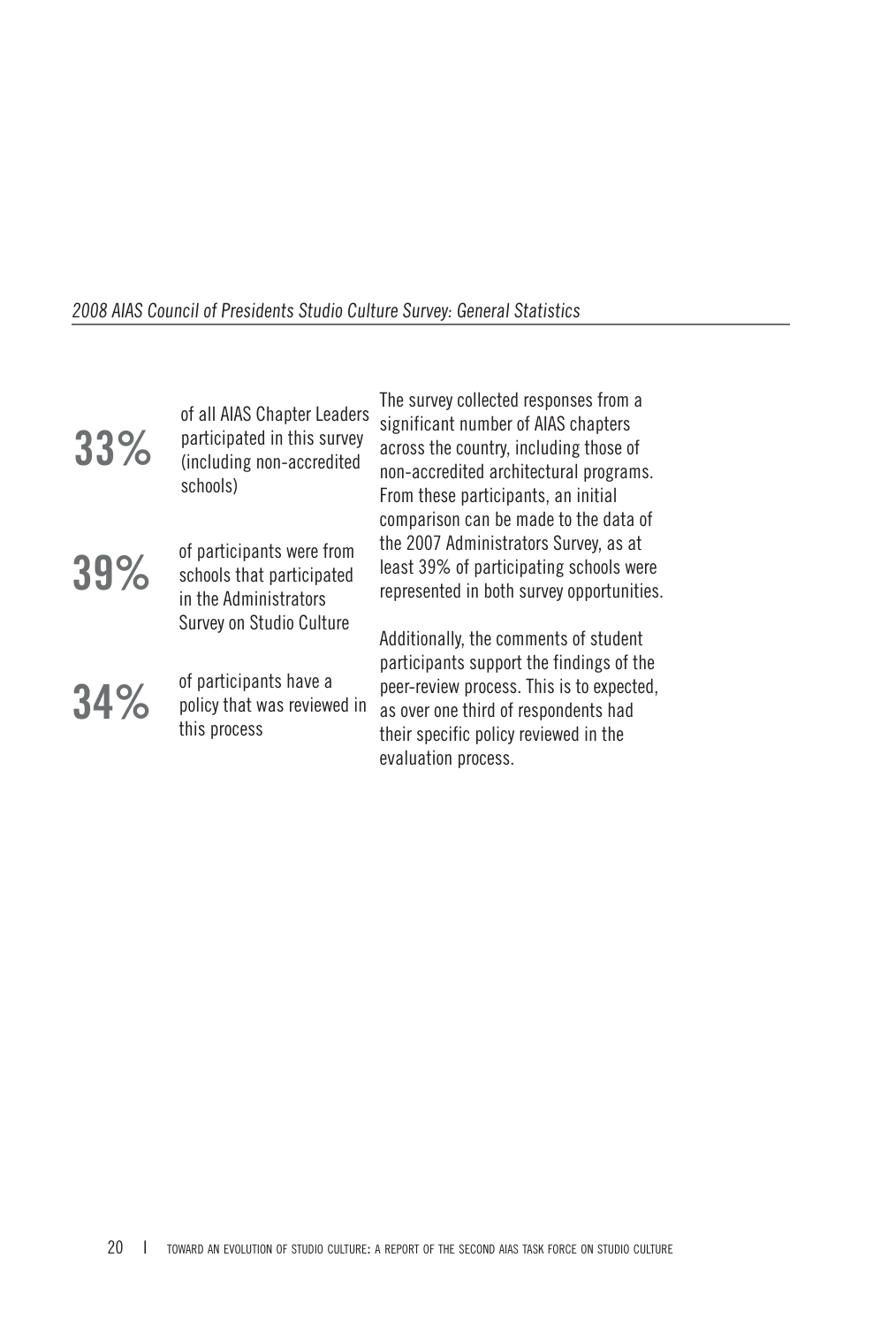#### 2008 AIAS Council of Presidents Studio Culture Survey

| 59% | of participants report that<br>their school has a studio<br>culture policy.      | A significantly smaller number of<br>students report their school having<br>adopted a studio culture policy: 59%<br>of students as compared to 91% of                                                    |
|-----|----------------------------------------------------------------------------------|----------------------------------------------------------------------------------------------------------------------------------------------------------------------------------------------------------|
|     | report that there are on-<br>50% going feedback opportunities                    | administrator respondents. (27% of<br>student respondents report no policy and<br>14% report a policy in progress.)                                                                                      |
|     | school.<br>40% described student inclusion<br>as "poor" to "very poor"           | It is also of note that only half of<br>students report that studio culture, as<br>implemented in their institution, has<br>ongoing feedback opportunities.                                              |
|     | (maximum) indicate that<br>29% they are familiar or very<br>Culture publications | A large population of students, although<br>not the majority, report that student<br>inclusion in the creation a studio culture<br>policy was poor (20% very poor, 20%<br>poor, 53% well, 7% very well). |

## **55%** report that their studio culture policy was most useful as a statement of overall goals

Additionally, respondents also cited that it was most useful as:

- **45%** statement of core beliefs
- **41%** social contract
- **41%** established standards
- **28%** highlighted areas of concern
- **24%** discussion forum
- **21%** defined strategies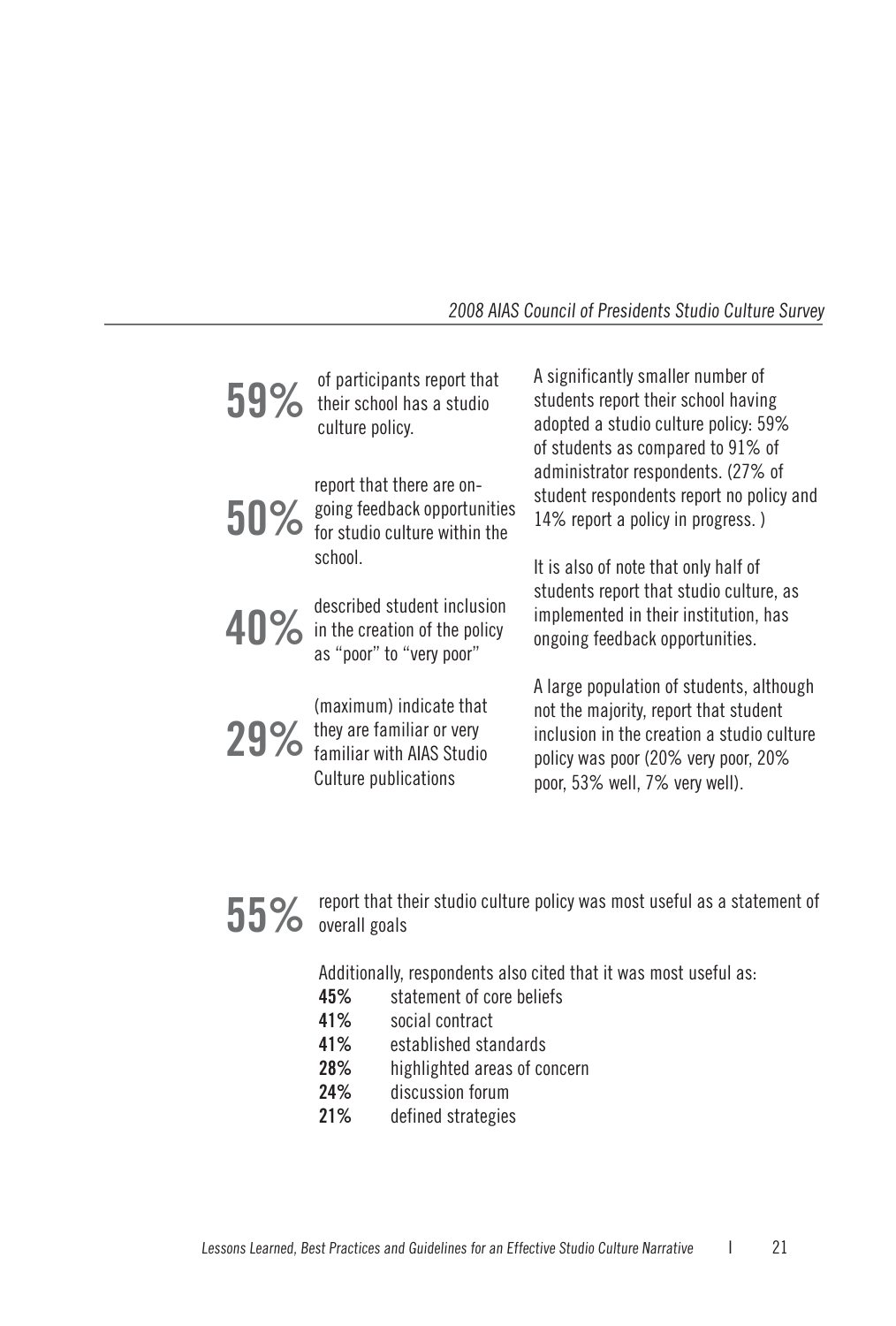#### 2008 AIAS Council of Presidents Studio Culture Survey: Additional Responses

NOTE: The following list only reveals common responses to the question asked. They are selected to demonstrate the range of common responses, and **DO NOT** imply endorsement or approval of the responses.

#### **Please describe the process by which your policy was developed.**

It was created through faculty in the college of Architecture in collaboration with graduate students at the university.

The document was established by faculty and we (AIAS) are in the process of rewriting it.

Students and faculty met in several forums to discuss matters pertaining to studio culture. Results were filtered through several committees to finalize policy.

Brought forward by students, committee then formed by faculty, currently being written (4 students, 1 admin, 2 faculty).

Tenured professors barely communicate with students, and then they write their policy.

Teachers and students came together to determine the best direction for the school to head towards. They discussed goals, skills, and concerns.

As each draft was written by our studio culture committee, it was archived

so that students could see its progress. We have a short overview as well as a comprehensive policy.

#### **In what ways can the policy be a more useful tool for your school?**

Students need to be more aware that there is a policy w/ additional reports, etc. for students review.

Students need to understand it more fully and also participate to a greater extent in its creation. Once this happens it can be a standard for all interaction.

Exposure. Not many people know of the existence of the policy so a mere posting of it in heavy circulation areas will be good for getting the message out.

As trends and expectations in design itself change, so should the education. The policy in studio culture should be a guide.

Outlining goals and expectations for students in an intense learning environment. Defending rights of students not to be overwhelmed by course schedules and extraneous project pursuits just for the sake of weeding out.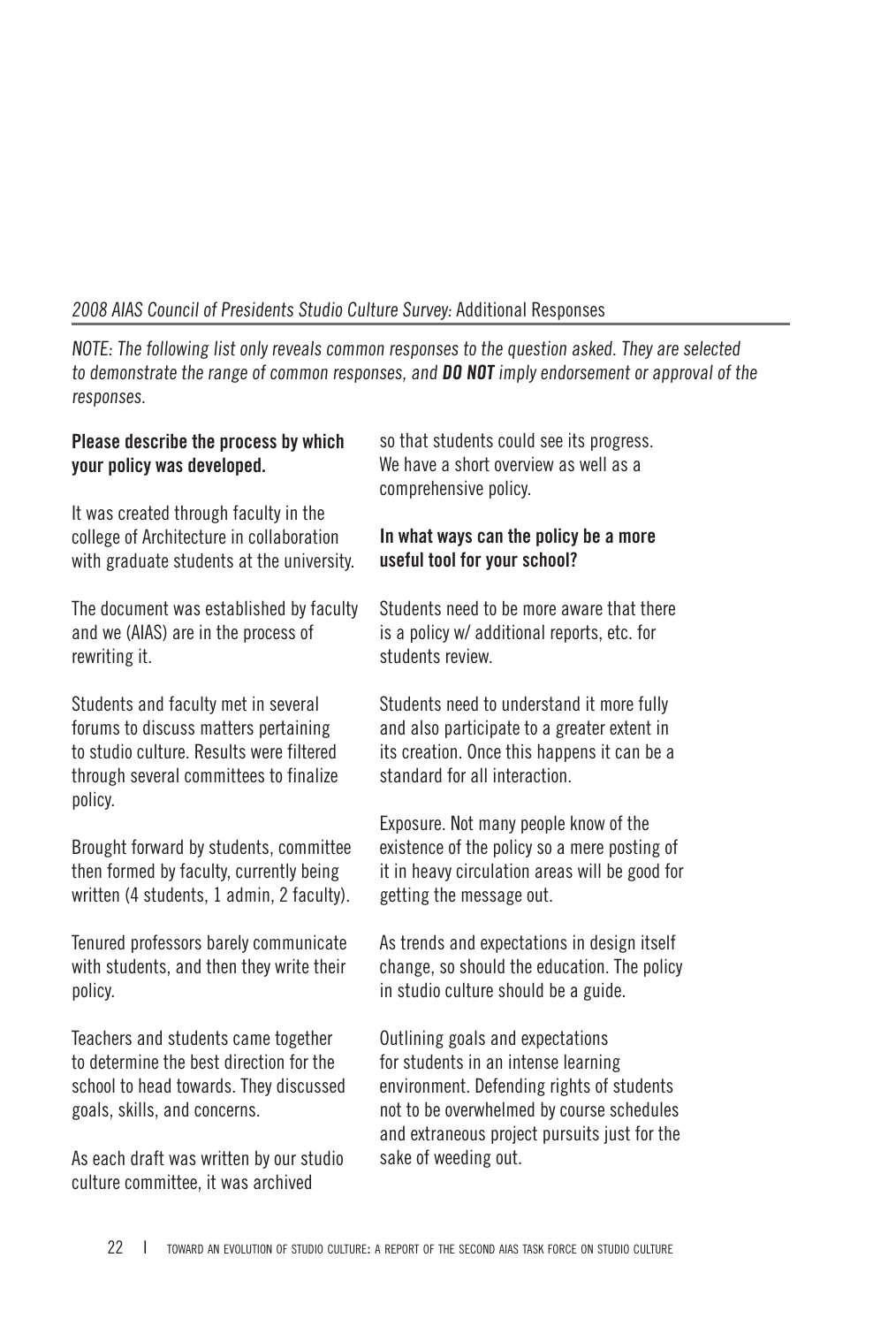2008 AIAS Council of Presidents Studio Culture Survey: Additional Responses

The policy could better consider the wide range of students and interests, and anticipate various complex problems awaiting in the workforce.

By more clearly defining our program and what we stand for.



**\***"Teachers and students came together to determine the best direction for the school to head towards. They discussed goals, skills, and concerns. As each draft was written by our studio culture committee, it was archived so that students could see its progress. We have a short overview as well as a comprehensive policy."

-Student Respondent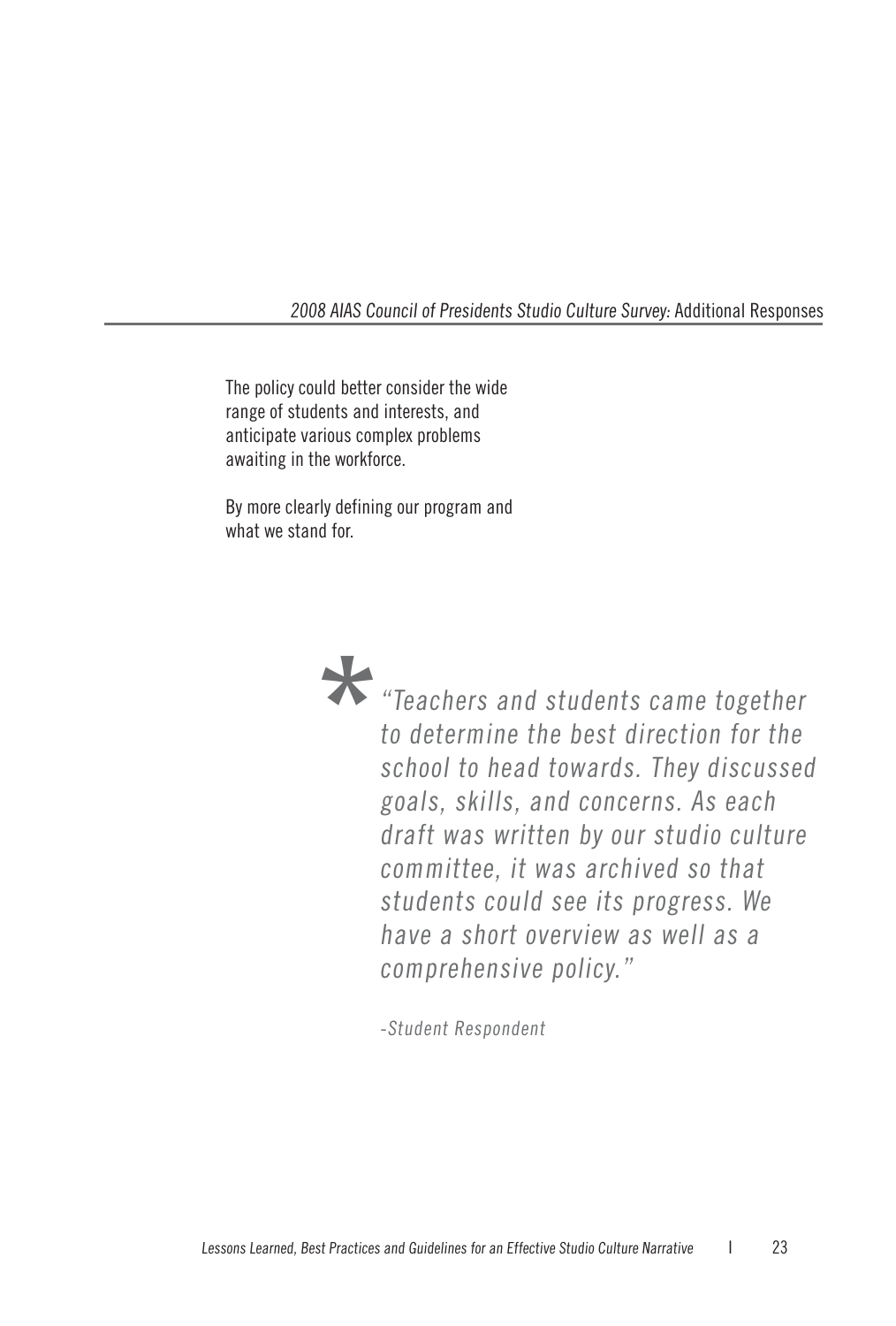**\***"The evolution of studio culture is framed as a support document FOR studio, rather than directive TO studio, always nurturing the unique mission of the particular institution. At the same time, there is a need for the NAAB Criterion -- and general implementation of Studio Culture -- to be much more intense, collaborative, specific and informative."

-2007-2008 Task Force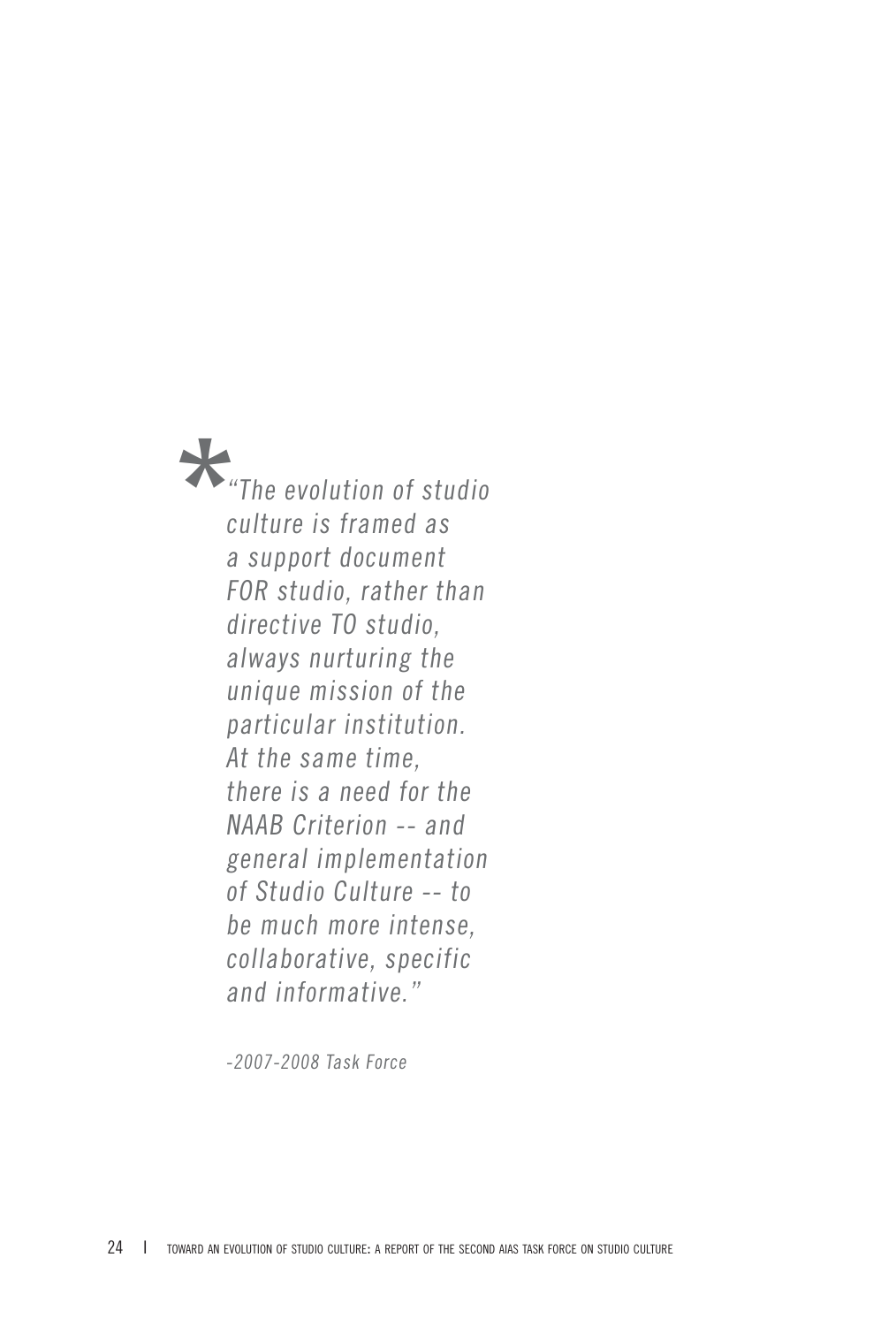# **task force findings**

## **Peer Reviewed Policies: Lessons Learned**

As of September 2007, 100% of the policies submitted as part of the accreditation process (44 policies, in total) were collected and evaluated by four peer review groups. Members of these groups offered diverse representation, and included educators, practitioners, and students. Ultimately, the reports of the four groups shared consistent observations and recommendations related to the policies reviewed. Their findings are included below as "lessons learned" from the first iteration of studio culture policies.

#### SUCCESSFUL STUDIO CULTURE POLICIES ACCOMPLISHED THE FOLLOWING:

|  | engaged faculty, students and administrators in dialogue about<br>the nature of the educational experience, in relation to respect,<br>optimism, sharing, innovation and engagement                   |
|--|-------------------------------------------------------------------------------------------------------------------------------------------------------------------------------------------------------|
|  | encouraged the participation of all stakeholders,<br>simultaneously, to create a culture of open dialogue on these<br>issues, rather than silo-ed discussion and "faculty versus<br>student" revision |
|  | constructed a clear understanding of shared responsibilities<br>between faculty, students and administrators including issues<br>of mutual respect, health, time management, etc.                     |
|  | integrated and enhanced the specific culture of the broader<br>institution as a critical component of a unique approach to<br>architectural education                                                 |
|  | expanded studio culture efforts into a "narrative" versus<br>"policy." In doing so, some narratives more successfully<br>reflected the unique voice of the school and its constituents.               |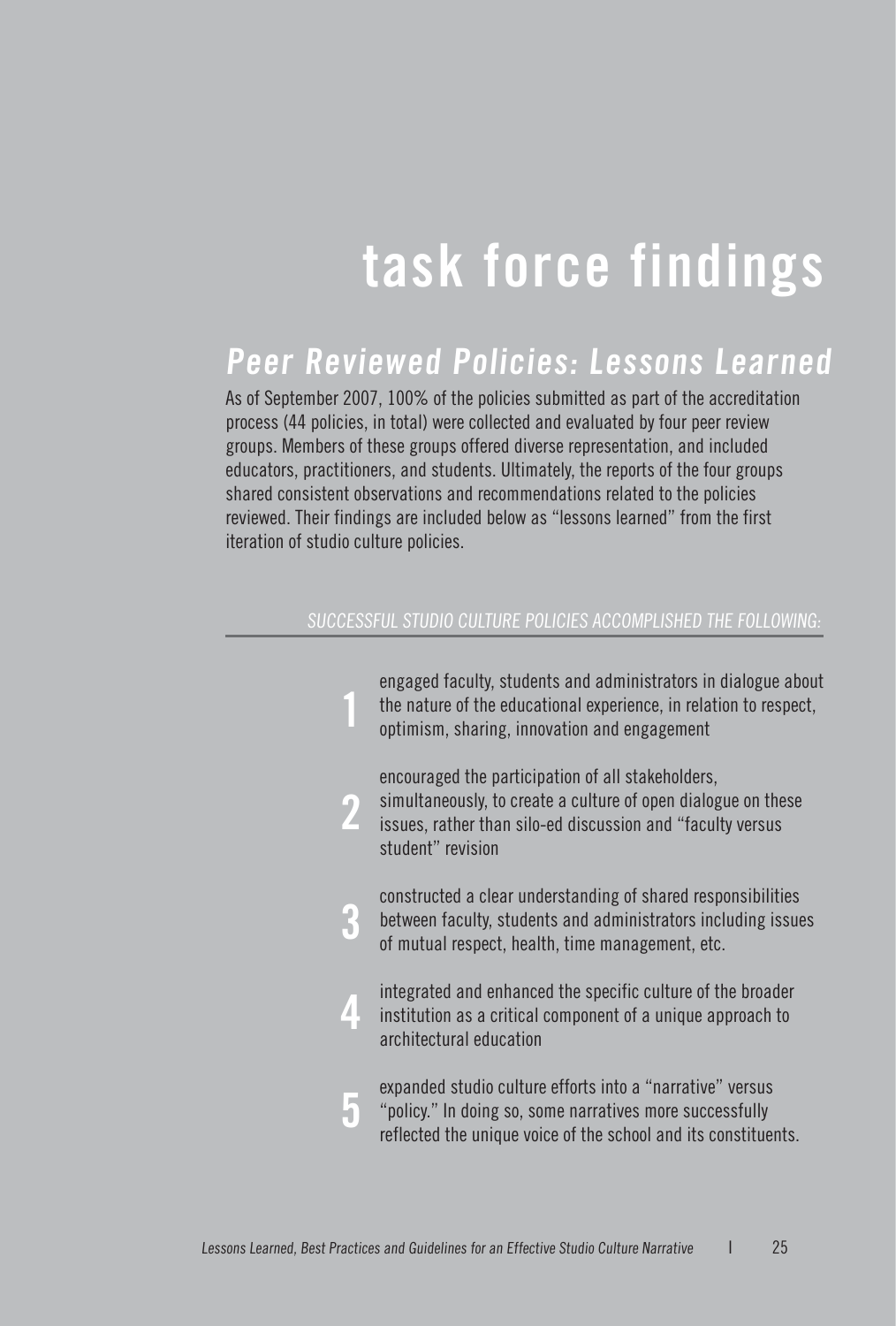|   | General lack of rigor and spirit in addressing/relating to<br>original intentions of the studio culture initiative (See The<br>Redesign of Studio Culture and Studio Culture Summit: A<br>Report)              |
|---|----------------------------------------------------------------------------------------------------------------------------------------------------------------------------------------------------------------|
|   | Policies are generally too limited in scope, focusing on rules<br>and regulations rather than broad, inspiring and conceptual<br>statements about the unique learning environment                              |
| 3 | Assessment process for policies to evolve, adapt, and grow<br>relative to measures of success are lacking or absent                                                                                            |
| 4 | Method of developing, communicating/disseminating, and<br>maintaining policies among the student body needs explicit<br>clarification and robustness                                                           |
| 5 | Means and methods of continued, diverse stakeholder<br>participation at all phases of process needs explicit<br>clarification in policies                                                                      |
| 6 | Gaps exist between student and administrative perspectives,<br>including awareness of the policy and related documents, and<br>the role of the policy within the program                                       |
|   | "It is important to differentiate what"<br>"Studio Culture" is in concept versus<br>what it is as a rule. Evolving the nature of<br>this initiative focuses on the conceptual<br>development of this culture." |

-2007-2008 Task Force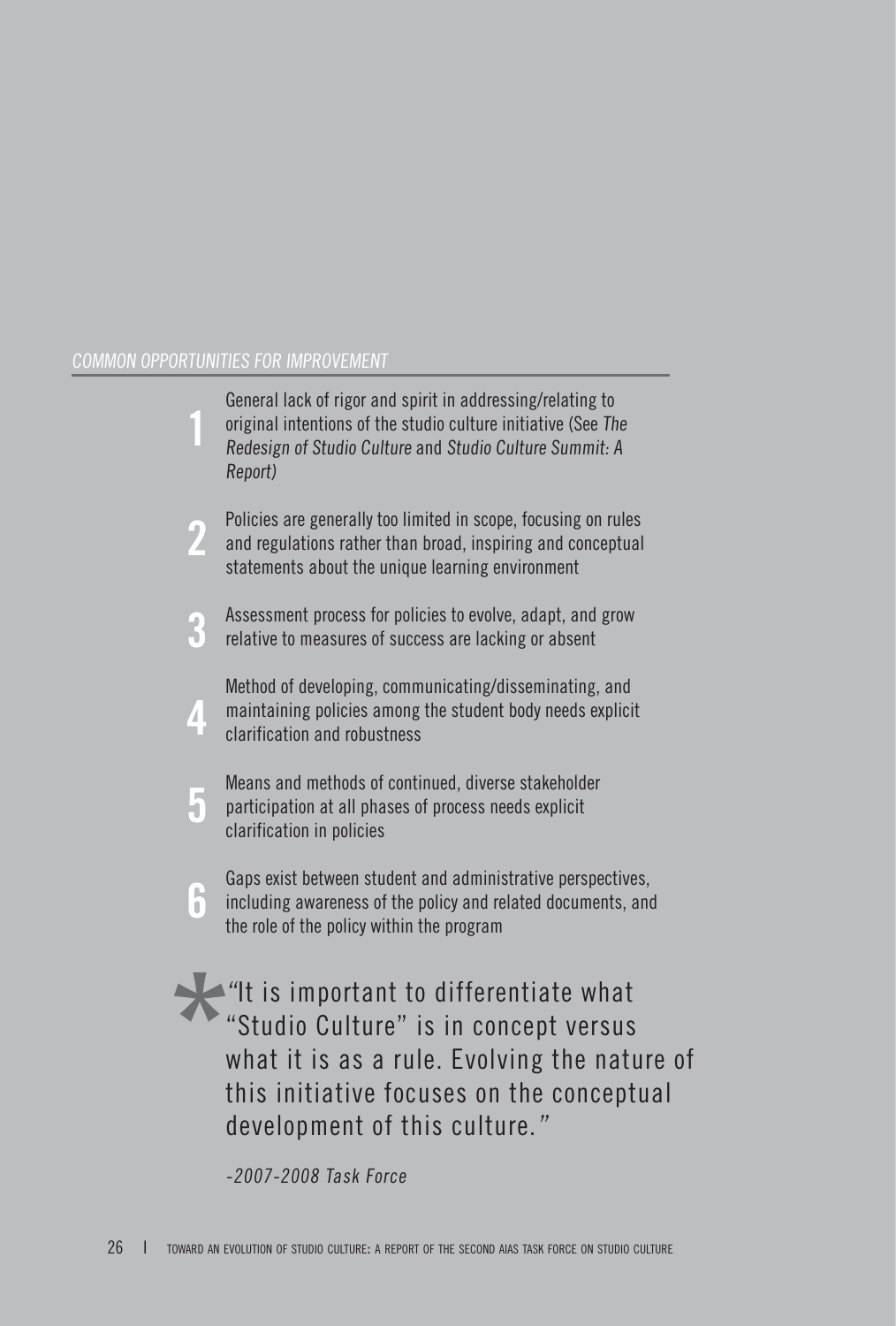

- Studio Culture narratives should have a much broader and robust "life" within their<br>institution, other than their inclusion in the Architecture Program Report (APR) and<br>review by the NAAR review by the NAAB.
- Creation of a Studio Culture narrative should be seen as an opportunity for selfreflection, assessment and growth. Schools should "find their own collective voice" though this process. **2**
- Studio Culture narratives should evidence cultural phenomena that are experiential/ performance-based. "Rules and regulations" are neither experiential nor performance-based. **3**
- Studio Culture narratives should relate student educational experiences to the institution's broader learning cultures and pedagogical identity, as well as recognize larger support networks and resources available to students throughout the larger institution. **4**
- Broader focus should explicitly describe the relationship of the studio environment to the integration of practice settings and cross-disciplinary educational environments. **5**
- Studio Culture narratives should reveal the relationship of the studio experience to "everything else" students can and should engage as part of their academic and curricular experience. **6**
- Studio culture narratives should be accessible in language and format to their audience (concise, engaging, actionable, tangible), with particular recognition that the audience may include prospective students unfamiliar with design education. **7**
- The model and format of policies -- particularly for an audience of individuals who think and communicate graphically -- should be strongly considered as an opportunity to organize, clarify and reveal a particular studio/educational culture. Consider additional media to craft and communicate a Studio Culture narrative. **8**
	- Studio Culture narratives may wish to relate broader contemporary issues or values within the profession and higher education to the particular approach toward academic instruction and exploration.

**9**

**10**

Specific and explicit focus should be given to the institution's development of professional and leadership capacities by way of their studio culture. This includes development of competent leaders and successful team collaborators.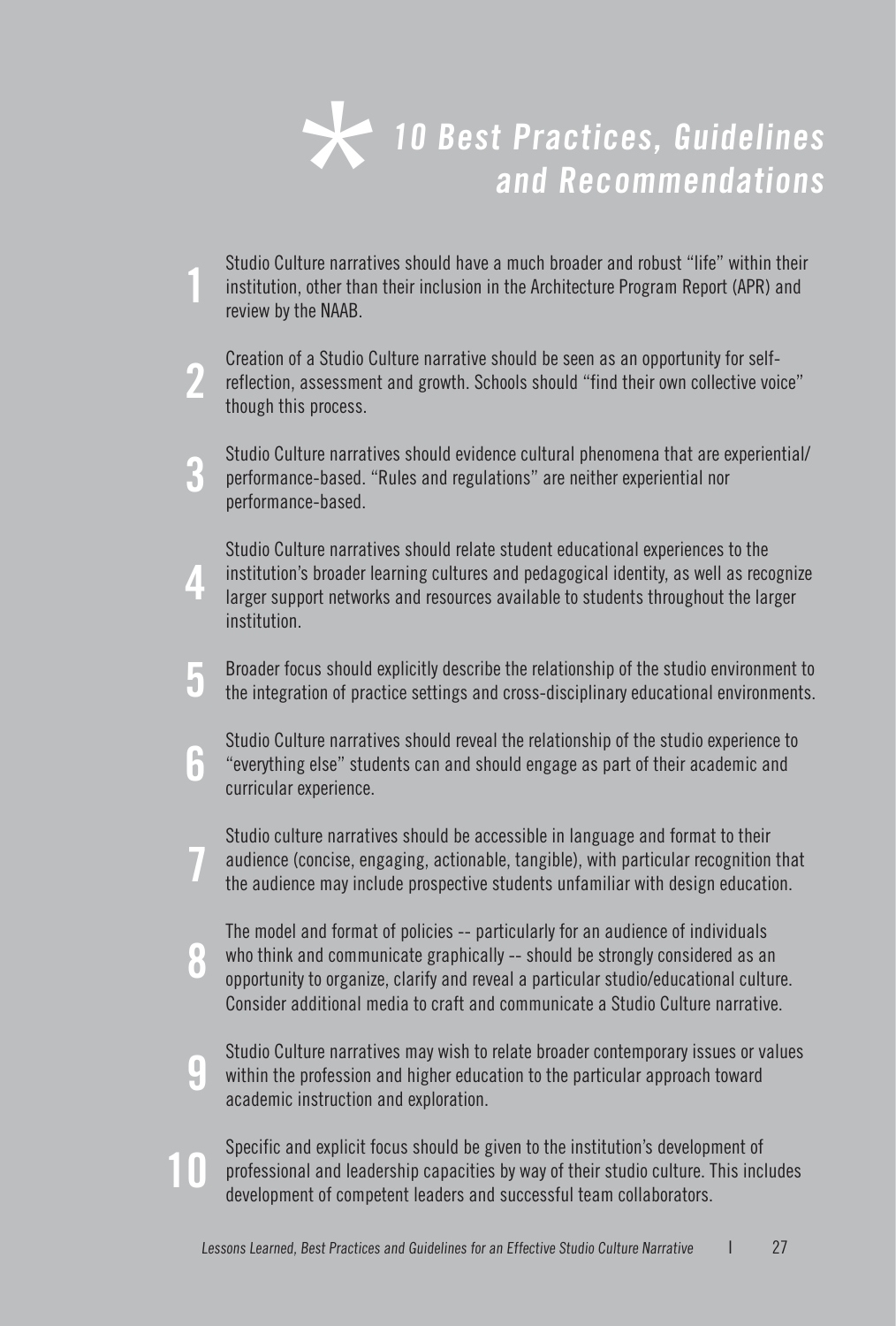## **summary**

The 2007-2008 review of the Studio Culture initiative revealed many successes. Indeed the task force notes many ideas to celebrate, including the increased opportunity for shared dialogue on these issues. Most importantly, the first iterations of studio culture policies have provided a thoughtful foundation on which to build even more rich, holistic and wellrounded narratives that fully reflect the original intentions of the Studio Culture initiative, and also the unique identity of each institution.

Additionally, the AIAS and its Board of Directors recognize the success of previous years in preparing the architectural community to both broaden and deepen its investigation of these issues. It is their intention that what began as a discussion of "Studio Culture" may eventually evolve into a larger discussion of "Design Culture," establishing a seamless, quality-driven and healthy experience from one's beginning in the academy to his or her distinguished accomplishment in practice.

Among many questions uncovered in the review process, the task force puts forward the following items for further consideration as the "Studio Culture"

initiative continues to evolve:

- "Culture," by its very nature reflects values of a community. The studio culture initiative should help schools to codify these values in pursuit of a visionary culture. •
- Schools have cultures beyond "studio" culture, and diversity exists within the ecosystem of these cultures. Architecture schools must strive to be an active and conscientious participant in this cultural ecosystem, rather than remaining isolated from the larger culture of the academic institution. •
- Studio culture should strive to leverage, yet healthfully balance the camaraderie and "pride in rigor" that architecture students usually exhibit. This is a unique, advantageous and a valuable asset of architectural education, distinct from many other disciplines on campus. •

The AIAS remains committed to supporting schools in the evolution of Studio Culture. It is the hope that this document provides needed clarification and peer-reviewed recommendations to advance these issues.